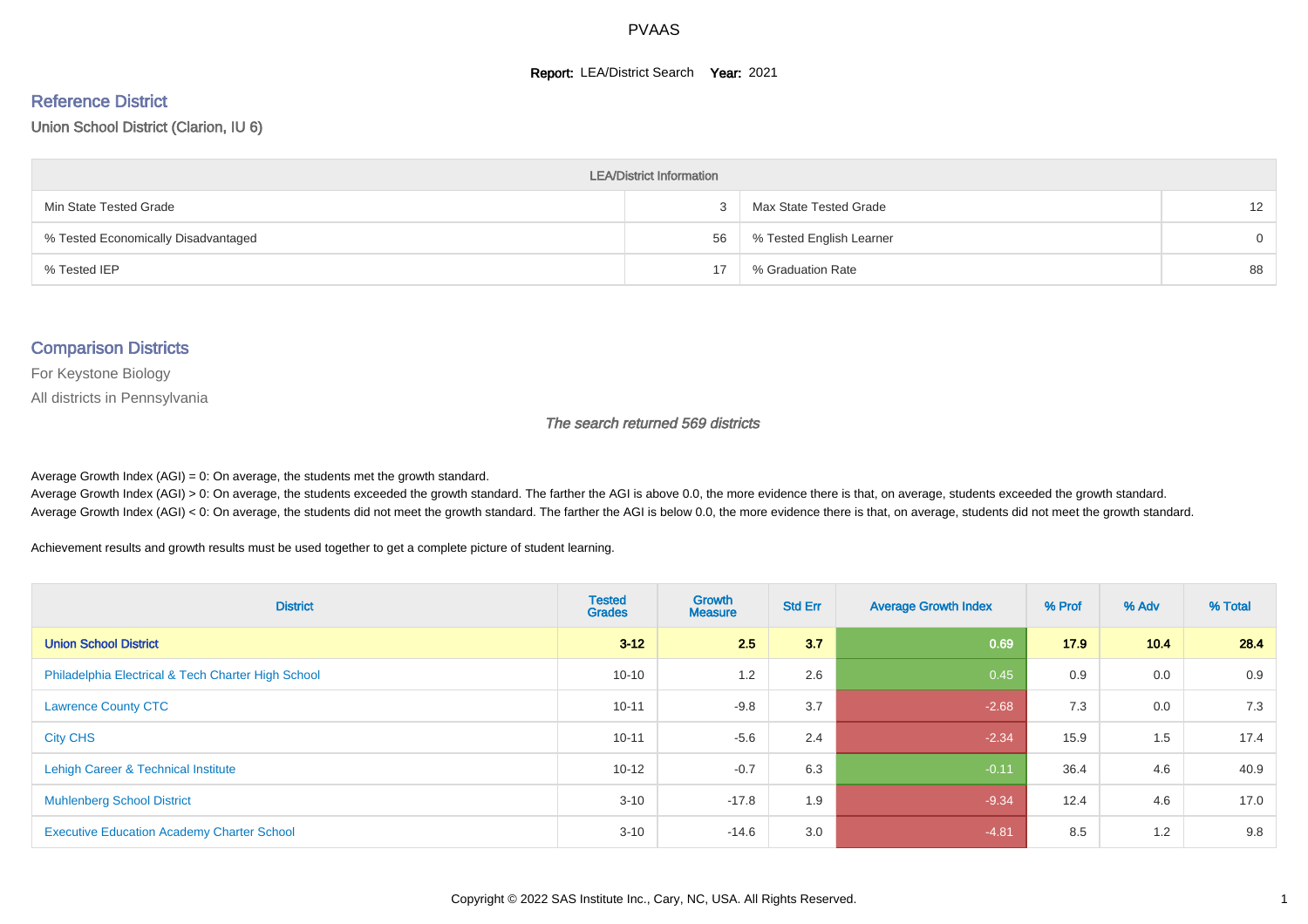| <b>District</b>                               | <b>Tested</b><br><b>Grades</b> | <b>Growth</b><br><b>Measure</b> | <b>Std Err</b> | <b>Average Growth Index</b> | % Prof | % Adv | % Total |
|-----------------------------------------------|--------------------------------|---------------------------------|----------------|-----------------------------|--------|-------|---------|
| <b>Union School District</b>                  | $3 - 12$                       | 2.5                             | 3.7            | 0.69                        | 17.9   | 10.4  | 28.4    |
| <b>Chartiers-Houston School District</b>      | $3 - 10$                       | $-16.5$                         | 3.5            | $-4.79$                     | 26.3   | 6.6   | 32.9    |
| <b>Neshannock Township School District</b>    | $3 - 10$                       | $-12.5$                         | 2.7            | $-4.73$                     | 29.0   | 13.0  | 42.0    |
| <b>Mid Valley School District</b>             | $3 - 10$                       | $-11.1$                         | 2.7            | $-4.07$                     | 28.3   | 8.1   | 36.4    |
| <b>Shikellamy School District</b>             | $3 - 10$                       | $-8.3$                          | 2.4            | $-3.42$                     | 20.8   | 18.5  | 39.2    |
| Lackawanna Trail School District              | $3 - 10$                       | $-11.0$                         | 3.3            | $-3.35$                     | 13.1   | 18.0  | 31.2    |
| <b>Wissahickon School District</b>            | $3 - 10$                       | $-5.3$                          | 1.7            | $-3.14$                     | 27.5   | 29.0  | 56.6    |
| Jefferson-Morgan School District              | $3 - 10$                       | $-12.0$                         | 3.9            | $-3.09$                     | 28.6   | 6.1   | 34.7    |
| <b>California Area School District</b>        | $3 - 10$                       | $-13.7$                         | 4.5            | $-3.06$                     | 41.7   | 16.7  | 58.3    |
| <b>Avonworth School District</b>              | $3 - 10$                       | $-6.2$                          | 2.3            | $-2.68$                     | 35.9   | 14.1  | 50.0    |
| <b>Antietam School District</b>               | $3 - 10$                       | $-9.5$                          | 3.7            | $-2.57$                     | 20.9   | 1.5   | 22.4    |
| <b>Carmichaels Area School District</b>       | $3 - 10$                       | $-7.0$                          | 3.1            | $-2.30$                     | 17.8   | 9.6   | 27.4    |
| <b>Yough School District</b>                  | $3 - 10$                       | $-6.2$                          | 2.7            | $-2.27$                     | 28.9   | 8.8   | 37.7    |
| <b>Wyoming Area School District</b>           | $3 - 10$                       | $-5.5$                          | 2.5            | $-2.21$                     | 32.0   | 9.6   | 41.6    |
| <b>West Middlesex Area School District</b>    | $3 - 10$                       | $-7.4$                          | 3.5            | $-2.11$                     | 32.0   | 9.6   | 41.6    |
| <b>Cambria Heights School District</b>        | $3 - 10$                       | $-6.2$                          | 2.9            | $-2.11$                     | 25.0   | 13.0  | 38.0    |
| <b>Sto-Rox School District</b>                | $3 - 10$                       | $-7.0$                          | 3.5            | $-1.99$                     | 3.2    | 0.0   | $3.2\,$ |
| <b>Shanksville-Stonycreek School District</b> | $3 - 10$                       | $-8.6$                          | 5.5            | $-1.55$                     | 17.6   | 23.5  | 41.2    |
| <b>Troy Area School District</b>              | $3 - 10$                       | $-4.7$                          | 3.2            | $-1.46$                     | 22.8   | 16.5  | 39.2    |
| <b>Northeast Bradford School District</b>     | $3 - 10$                       | $-5.0$                          | 3.7            | $-1.35$                     | 30.6   | 4.8   | 35.5    |
| <b>Rose Tree Media School District</b>        | $3 - 10$                       | $-2.8$                          | 2.1            | $-1.33$                     | 35.2   | 29.6  | 64.8    |
| <b>Beaver Area School District</b>            | $3 - 10$                       | $-3.0$                          | 2.5            | $-1.16$                     | 25.8   | 27.8  | 53.6    |
| <b>Harmony Area School District</b>           | $3 - 10$                       | $-5.7$                          | 5.0            | $-1.13$                     | 33.3   | 0.0   | 33.3    |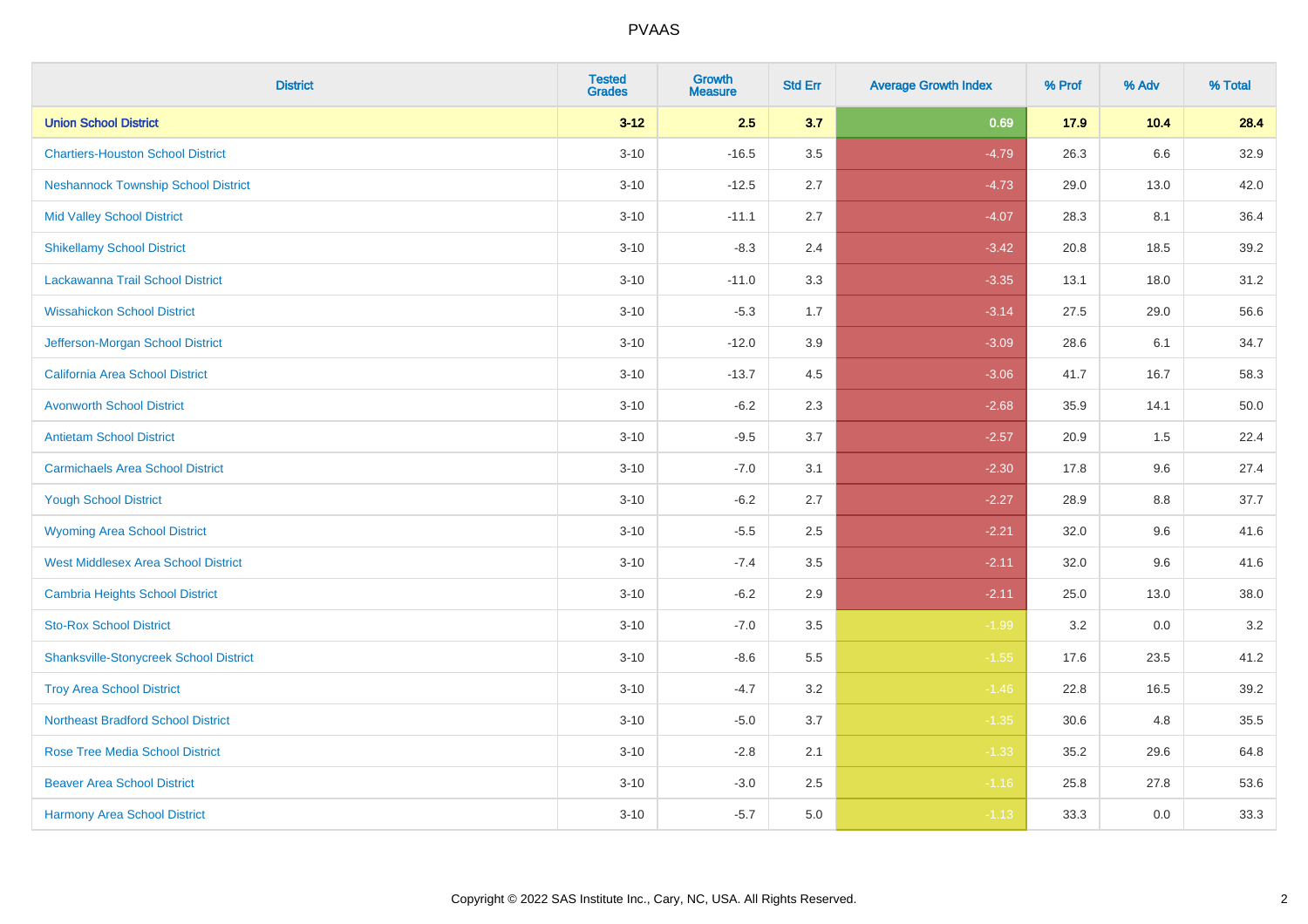| <b>District</b>                            | <b>Tested</b><br><b>Grades</b> | Growth<br><b>Measure</b> | <b>Std Err</b> | <b>Average Growth Index</b> | % Prof | % Adv | % Total |
|--------------------------------------------|--------------------------------|--------------------------|----------------|-----------------------------|--------|-------|---------|
| <b>Union School District</b>               | $3 - 12$                       | 2.5                      | 3.7            | 0.69                        | 17.9   | 10.4  | 28.4    |
| <b>Moshannon Valley School District</b>    | $3 - 10$                       | $-5.1$                   | 4.6            | $-1.12$                     | 25.0   | 12.5  | 37.5    |
| <b>Mahanoy Area School District</b>        | $3 - 10$                       | $-3.4$                   | 3.1            | $-1.07$                     | 21.4   | 8.6   | 30.0    |
| <b>Northwest Area School District</b>      | $3 - 10$                       | $-3.2$                   | 3.3            | $-0.97$                     | 30.4   | 13.0  | 43.5    |
| <b>Propel Charter School-Montour</b>       | $3 - 10$                       | $-3.4$                   | 3.6            | $-0.93$                     | 7.7    | 0.0   | 7.7     |
| <b>Mount Union Area School District</b>    | $3 - 10$                       | $-2.5$                   | 2.8            | $-0.89$                     | 19.8   | 5.8   | 25.6    |
| <b>Reynolds School District</b>            | $3 - 10$                       | $-3.0$                   | 3.5            | $-0.87$                     | 27.3   | 9.1   | 36.4    |
| <b>Carbondale Area School District</b>     | $3 - 10$                       | $-2.8$                   | 3.2            | $-0.87$                     | 27.5   | 2.9   | 30.4    |
| <b>Valley Grove School District</b>        | $3 - 10$                       | $-4.0$                   | 5.5            | $-0.72$                     | 68.4   | 15.8  | 84.2    |
| <b>Tri-Valley School District</b>          | $3 - 10$                       | $-2.7$                   | 3.9            | $-0.69$                     | 31.0   | 9.5   | 40.5    |
| <b>Monessen City School District</b>       | $3 - 10$                       | $-3.9$                   | 5.6            | $-0.69$                     | 21.0   | 10.5  | 31.6    |
| <b>Southeastern Greene School District</b> | $3 - 10$                       | $-2.3$                   | 4.4            | $-0.53$                     | 29.0   | 9.7   | 38.7    |
| <b>Clearfield Area School District</b>     | $3 - 10$                       | $-1.3$                   | 3.7            | $-0.34$                     | 43.9   | 24.6  | 68.4    |
| <b>MaST Community Charter School</b>       | $3 - 10$                       | $-0.9$                   | 2.5            | $-0.34$                     | 25.0   | 21.6  | 46.6    |
| <b>Ferndale Area School District</b>       | $3 - 10$                       | $-1.1$                   | 4.1            | $-0.27$                     | 21.0   | 7.9   | 29.0    |
| <b>Fort Cherry School District</b>         | $3 - 10$                       | $-0.7$                   | 3.1            | $-0.21$                     | 30.6   | 14.1  | 44.7    |
| <b>Portage Area School District</b>        | $3 - 10$                       | $-0.5$                   | 3.3            | $-0.14$                     | 27.0   | 20.6  | 47.6    |
| <b>Freeport Area School District</b>       | $3 - 10$                       | $-0.2$                   | 2.1            | $-0.10$                     | 37.4   | 29.8  | 67.2    |
| <b>Garnet Valley School District</b>       | $3 - 10$                       | 0.2                      | 1.7            | 0.13                        | 34.9   | 26.4  | 61.3    |
| <b>Marion Center Area School District</b>  | $3 - 10$                       | $0.8\,$                  | 2.9            | 0.27                        | 23.3   | 11.1  | 34.4    |
| South Williamsport Area School District    | $3 - 10$                       | 0.9                      | 3.1            | 0.31                        | 38.4   | 11.6  | 50.0    |
| <b>MaST Community Charter School II</b>    | $3 - 10$                       | 1.4                      | 3.0            | 0.45                        | 16.1   | 4.6   | 20.7    |
| <b>Abington School District</b>            | $3 - 10$                       | 0.9                      | 1.6            | 0.57                        | 29.7   | 28.7  | 58.4    |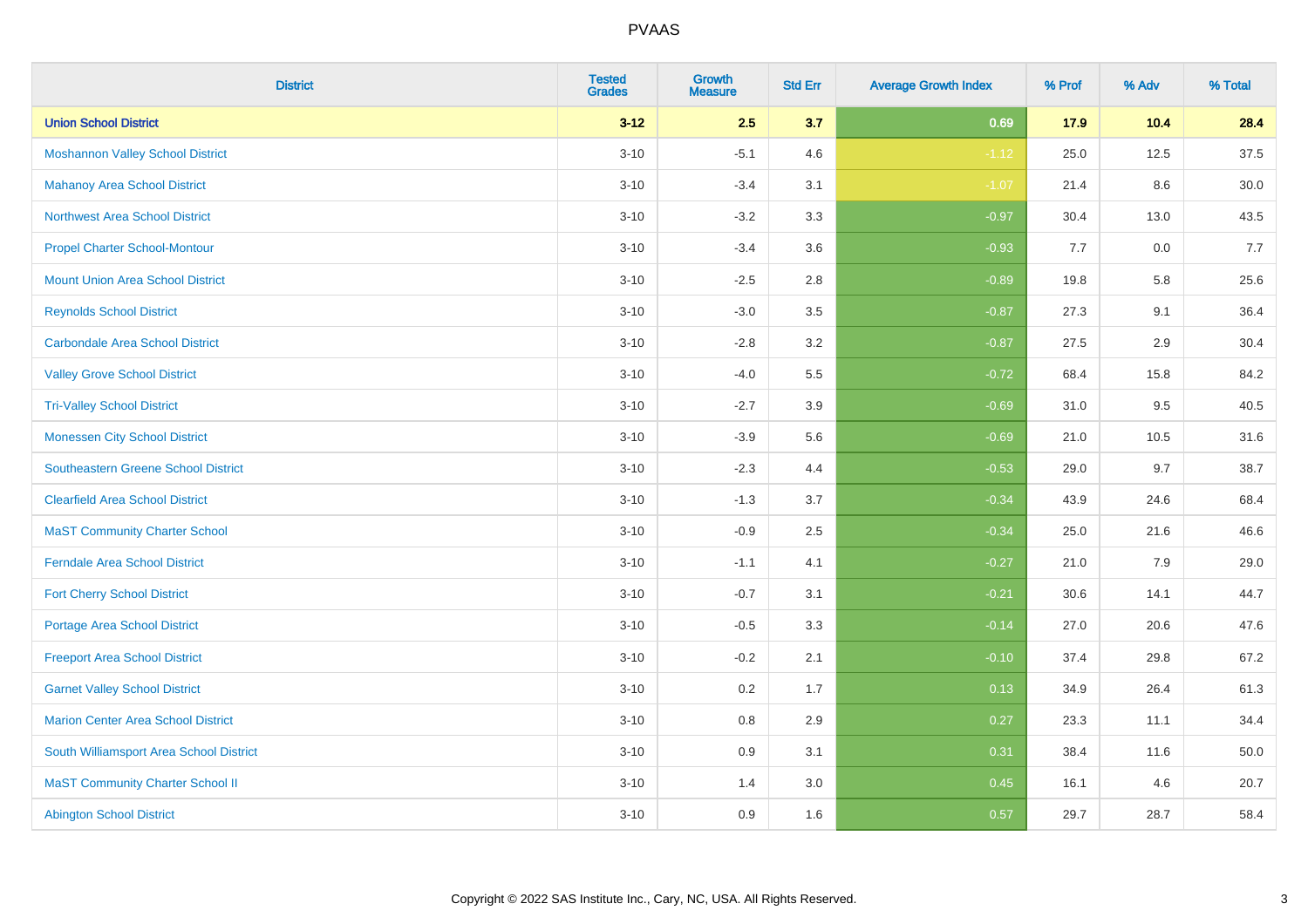| <b>District</b>                                    | <b>Tested</b><br><b>Grades</b> | Growth<br><b>Measure</b> | <b>Std Err</b> | <b>Average Growth Index</b> | % Prof | % Adv | % Total |
|----------------------------------------------------|--------------------------------|--------------------------|----------------|-----------------------------|--------|-------|---------|
| <b>Union School District</b>                       | $3 - 12$                       | 2.5                      | 3.7            | 0.69                        | 17.9   | 10.4  | 28.4    |
| <b>Sullivan County School District</b>             | $3 - 10$                       | 2.5                      | 4.3            | 0.58                        | 43.6   | 7.7   | 51.3    |
| <b>Bethlehem-Center School District</b>            | $3 - 10$                       | 2.1                      | 3.5            | 0.59                        | 32.3   | 4.6   | 36.9    |
| <b>Belmont Charter School</b>                      | $3 - 10$                       | 2.2                      | 3.4            | 0.64                        | 5.3    | 1.8   | 7.0     |
| <b>Centennial School District</b>                  | $3 - 10$                       | 1.5                      | 1.5            | 0.98                        | 23.6   | 12.4  | 36.0    |
| <b>Southeast Delco School District</b>             | $3 - 10$                       | 3.9                      | 3.5            | 1.12                        | 18.6   | 3.4   | 22.0    |
| <b>Bellwood-Antis School District</b>              | $3 - 10$                       | 3.5                      | 2.8            | 1.24                        | 40.9   | 19.4  | 60.2    |
| <b>Bloomsburg Area School District</b>             | $3 - 10$                       | 4.3                      | 3.4            | 1.26                        | 36.5   | 20.6  | 57.1    |
| <b>Mastery Charter School - Thomas Campus</b>      | $3 - 10$                       | 7.9                      | 5.7            | 1.39                        | 12.5   | 0.0   | 12.5    |
| <b>Central Valley School District</b>              | $3 - 10$                       | 4.7                      | 2.6            | 1.83                        | 37.8   | 18.5  | 56.3    |
| <b>Benton Area School District</b>                 | $3 - 10$                       | 8.1                      | 4.0            | 2.01                        | 35.7   | 28.6  | 64.3    |
| <b>Wallingford-Swarthmore School District</b>      | $3 - 10$                       | 5.0                      | 2.2            | 2.25                        | 33.3   | 37.1  | 70.4    |
| <b>Glendale School District</b>                    | $3 - 10$                       | 7.9                      | 3.5            | 2.25                        | 42.6   | 9.3   | 51.8    |
| <b>Commonwealth Charter Academy Charter School</b> | $3 - 10$                       | 4.2                      | 1.6            | 2.68                        | 27.0   | 15.6  | 42.5    |
| South Butler County School District                | $3 - 10$                       | 6.3                      | 2.2            | 2.80                        | 37.8   | 19.2  | 57.0    |
| Allegheny-Clarion Valley School District           | $3 - 10$                       | 12.3                     | 4.1            | 3.03                        | 33.3   | 19.0  | 52.4    |
| <b>Kane Area School District</b>                   | $3 - 10$                       | 8.8                      | 2.9            | 3.07                        | 31.4   | 19.8  | 51.2    |
| <b>Mars Area School District</b>                   | $3 - 10$                       | 6.6                      | 1.9            | 3.45                        | 36.7   | 32.4  | 69.1    |
| <b>Tredyffrin-Easttown School District</b>         | $3 - 10$                       | 8.7                      | 2.4            | 3.57                        | 35.2   | 35.8  | 71.0    |
| <b>Maritime Academy Charter School</b>             | $3 - 10$                       | 13.2                     | 3.1            | 4.29                        | 24.0   | 1.3   | 25.3    |
| <b>Montrose Area School District</b>               | $3 - 10$                       | 12.3                     | 2.8            | 4.41                        | 37.8   | 28.9  | 66.7    |
| <b>Pennridge School District</b>                   | $3 - 10$                       | 7.4                      | 1.5            | 5.10                        | 32.0   | 27.6  | 59.6    |
| <b>Fleetwood Area School District</b>              | $3 - 10$                       | 10.4                     | 2.0            | 5.19                        | 31.7   | 25.8  | 57.5    |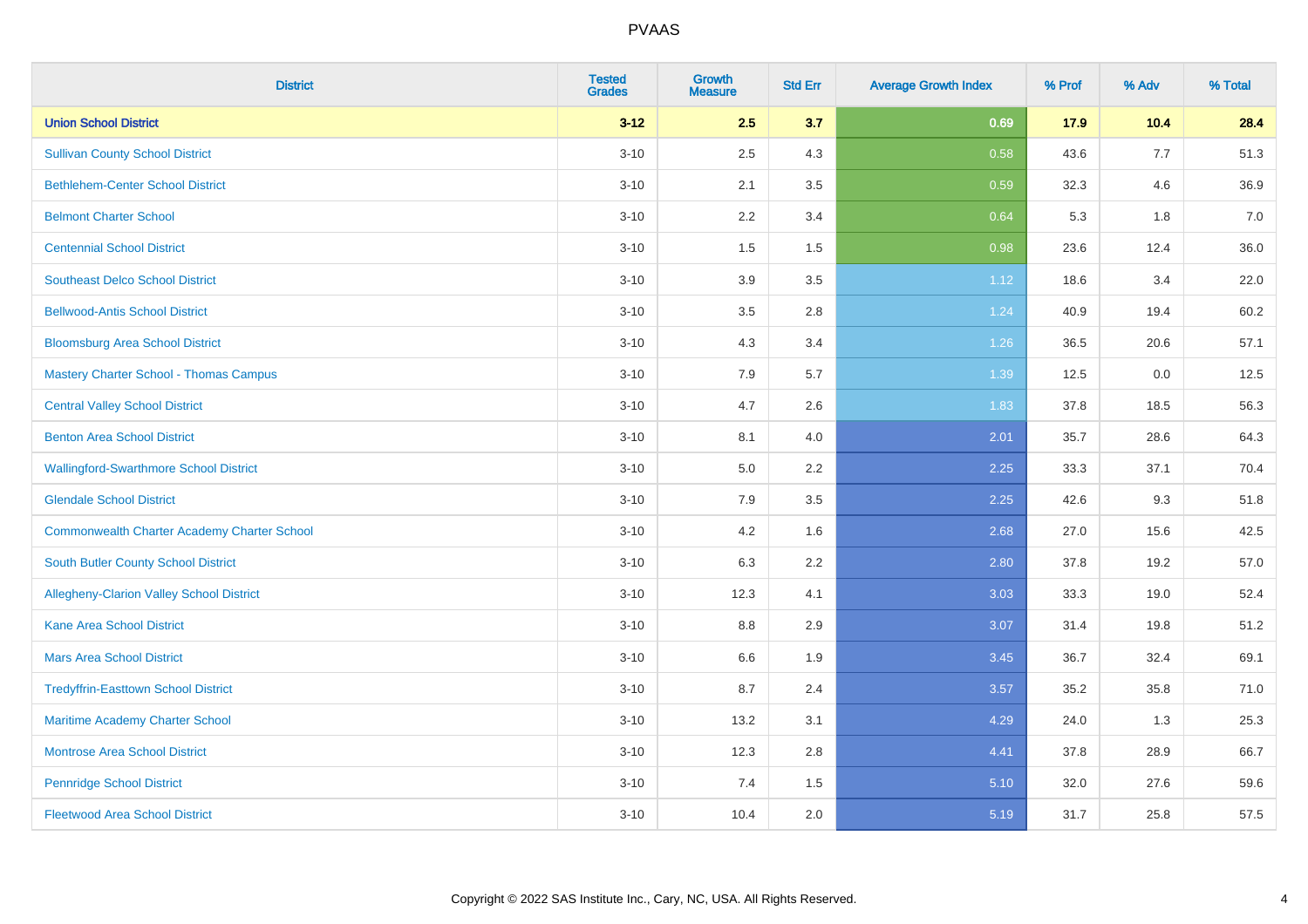| <b>District</b>                              | <b>Tested</b><br><b>Grades</b> | <b>Growth</b><br><b>Measure</b> | <b>Std Err</b> | <b>Average Growth Index</b> | % Prof | % Adv | % Total |
|----------------------------------------------|--------------------------------|---------------------------------|----------------|-----------------------------|--------|-------|---------|
| <b>Union School District</b>                 | $3 - 12$                       | 2.5                             | 3.7            | 0.69                        | 17.9   | 10.4  | 28.4    |
| <b>Avon Grove School District</b>            | $3 - 10$                       | 7.6                             | 1.4            | 5.29                        | 33.7   | 33.2  | 67.0    |
| <b>Blue Mountain School District</b>         | $3 - 10$                       | 12.2                            | 2.1            | 5.81                        | 30.7   | 26.1  | 56.8    |
| <b>Collegium Charter School</b>              | $3 - 10$                       | 21.2                            | 2.6            | 8.18                        | 25.4   | 16.4  | 41.8    |
| <b>Derry Township School District</b>        | $3 - 10$                       | 20.1                            | 2.0            | 10.20                       | 32.8   | 46.9  | 79.7    |
| <b>Pittsburgh School District</b>            | $3 - 11$                       | $-13.0$                         | 1.1            | $-12.25$                    | 16.1   | 6.5   | 22.6    |
| <b>Butler Area School District</b>           | $3 - 11$                       | $-14.1$                         | 1.5            | $-9.60$                     | 26.4   | 11.1  | 37.5    |
| <b>North Hills School District</b>           | $3 - 11$                       | $-15.8$                         | 1.8            | $-8.84$                     | 26.4   | 19.8  | 46.2    |
| <b>Cheltenham School District</b>            | $3 - 11$                       | $-17.6$                         | 2.0            | $-8.74$                     | 24.4   | 8.3   | 32.6    |
| <b>Williamsport Area School District</b>     | $3 - 11$                       | $-11.7$                         | 1.4            | $-8.29$                     | 18.2   | 10.5  | 28.7    |
| <b>Greater Latrobe School District</b>       | $3 - 11$                       | $-14.1$                         | 2.0            | $-7.14$                     | 41.0   | 12.6  | 53.6    |
| <b>Kennett Consolidated School District</b>  | $3 - 11$                       | $-10.4$                         | 1.7            | $-6.27$                     | 28.7   | 14.0  | 42.7    |
| <b>Big Beaver Falls Area School District</b> | $3 - 11$                       | $-17.9$                         | 2.8            | $-6.27$                     | 9.4    | 2.8   | 12.2    |
| <b>Coatesville Area School District</b>      | $3 - 11$                       | $-9.5$                          | 1.6            | $-5.81$                     | 12.8   | 3.3   | 16.2    |
| <b>Central Cambria School District</b>       | $3 - 11$                       | $-12.7$                         | 2.3            | $-5.61$                     | 19.4   | 7.4   | 26.9    |
| <b>Aliquippa School District</b>             | $3 - 11$                       | $-20.0$                         | 3.6            | $-5.54$                     | 1.7    | 0.0   | 1.7     |
| <b>Frazier School District</b>               | $3 - 11$                       | $-18.9$                         | 3.4            | $-5.49$                     | 18.3   | 1.4   | 19.7    |
| <b>Washington School District</b>            | $3 - 11$                       | $-15.9$                         | 2.9            | $-5.44$                     | 12.9   | 1.7   | 14.7    |
| Philadelphia Academy Charter School          | $3 - 11$                       | $-14.7$                         | 2.7            | $-5.42$                     | 21.6   | 3.9   | 25.5    |
| <b>Bristol Township School District</b>      | $3 - 11$                       | $-7.4$                          | 1.4            | $-5.32$                     | 13.8   | 4.6   | 18.4    |
| <b>Wilkes-Barre Area School District</b>     | $3 - 11$                       | $-12.4$                         | 2.4            | $-5.18$                     | 14.2   | 3.7   | 17.9    |
| <b>East Lycoming School District</b>         | $3 - 11$                       | $-10.9$                         | 2.1            | $-5.08$                     | 22.5   | 8.2   | 30.8    |
| Meyersdale Area School District              | $3 - 11$                       | $-16.1$                         | 3.3            | $-4.94$                     | 20.3   | 5.8   | 26.1    |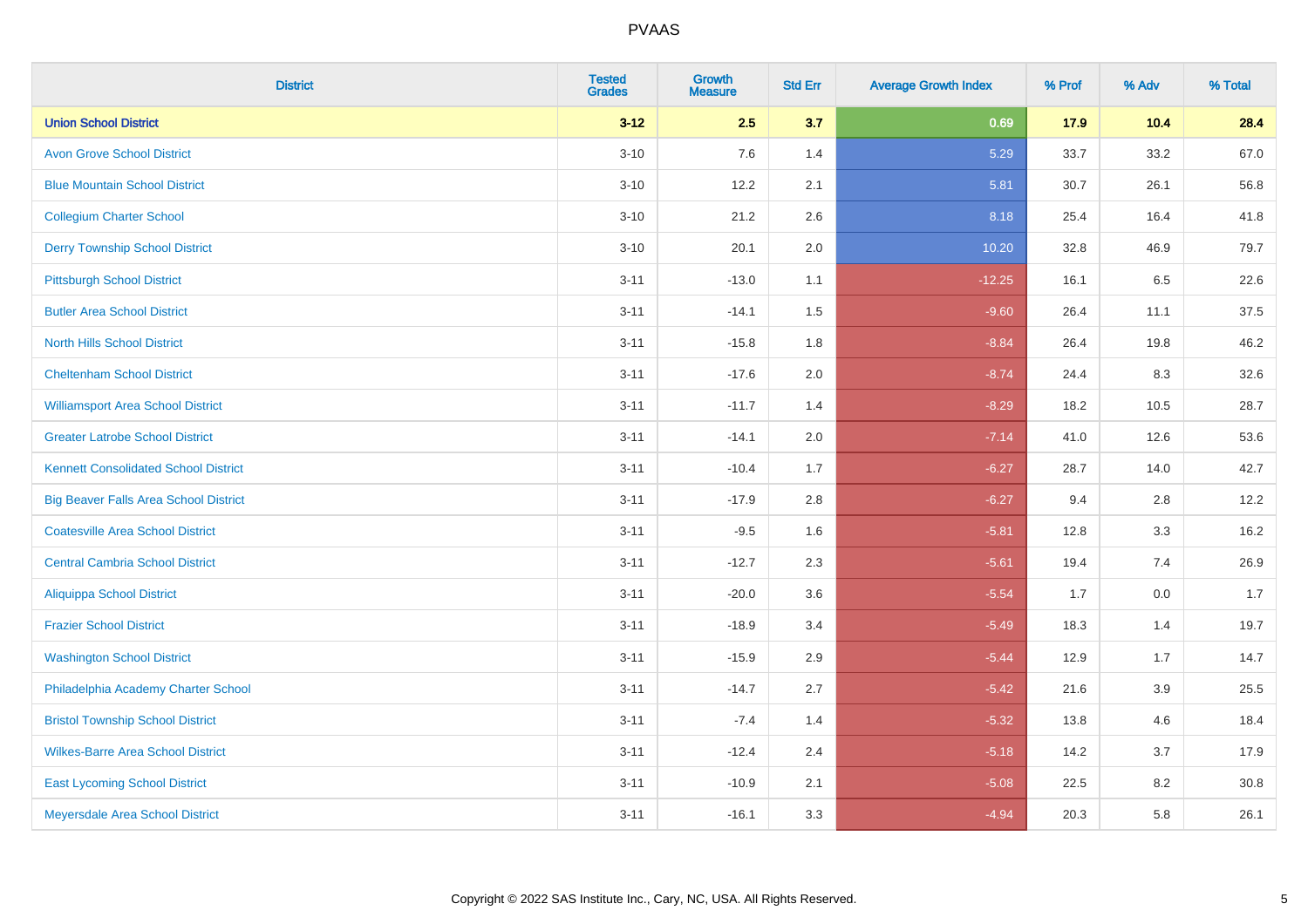| <b>District</b>                               | <b>Tested</b><br><b>Grades</b> | <b>Growth</b><br><b>Measure</b> | <b>Std Err</b> | <b>Average Growth Index</b> | % Prof | % Adv   | % Total |
|-----------------------------------------------|--------------------------------|---------------------------------|----------------|-----------------------------|--------|---------|---------|
| <b>Union School District</b>                  | $3 - 12$                       | 2.5                             | 3.7            | 0.69                        | 17.9   | 10.4    | 28.4    |
| <b>Trinity Area School District</b>           | $3 - 11$                       | $-8.7$                          | 1.8            | $-4.87$                     | 20.9   | 9.8     | 30.8    |
| <b>Girard School District</b>                 | $3 - 11$                       | $-12.3$                         | 2.6            | $-4.76$                     | 29.7   | 18.9    | 48.6    |
| <b>Fannett-Metal School District</b>          | $3 - 11$                       | $-22.3$                         | 4.8            | $-4.65$                     | 16.4   | 6.6     | 23.0    |
| <b>Derry Area School District</b>             | $3 - 11$                       | $-11.8$                         | 2.6            | $-4.53$                     | 34.8   | 6.1     | 40.9    |
| <b>Northwestern School District</b>           | $3 - 11$                       | $-14.6$                         | 3.2            | $-4.51$                     | 32.5   | 13.7    | 46.2    |
| <b>Dunmore School District</b>                | $3 - 11$                       | $-12.2$                         | 2.7            | $-4.51$                     | 15.0   | 5.3     | 20.4    |
| <b>Hanover Public School District</b>         | $3 - 11$                       | $-12.4$                         | 2.7            | $-4.50$                     | 22.7   | 6.2     | 28.9    |
| Jim Thorpe Area School District               | $3 - 11$                       | $-10.9$                         | 2.4            | $-4.48$                     | 19.5   | $6.0\,$ | 25.5    |
| <b>Greenville Area School District</b>        | $3 - 11$                       | $-13.2$                         | 3.0            | $-4.45$                     | 32.1   | 4.6     | 36.7    |
| <b>Chambersburg Area School District</b>      | $3 - 11$                       | $-5.6$                          | 1.3            | $-4.42$                     | 24.2   | 15.2    | 39.4    |
| <b>General Mclane School District</b>         | $3 - 11$                       | $-10.7$                         | 2.4            | $-4.40$                     | 34.0   | 15.6    | 49.6    |
| <b>Big Spring School District</b>             | $3 - 11$                       | $-9.8$                          | 2.3            | $-4.32$                     | 23.6   | 12.9    | 36.5    |
| <b>Central Dauphin School District</b>        | $3 - 11$                       | $-5.2$                          | 1.2            | $-4.24$                     | 29.3   | 8.7     | 38.0    |
| <b>Chartiers Valley School District</b>       | $3 - 11$                       | $-9.1$                          | 2.1            | $-4.23$                     | 20.7   | 17.4    | 38.0    |
| <b>Central Fulton School District</b>         | $3 - 11$                       | $-13.3$                         | 3.2            | $-4.20$                     | 18.1   | 9.7     | 27.8    |
| <b>Williamsburg Community School District</b> | $3 - 11$                       | $-16.9$                         | 4.1            | $-4.14$                     | 22.4   | $0.0\,$ | 22.4    |
| <b>Moniteau School District</b>               | $3 - 11$                       | $-11.8$                         | 2.9            | $-4.07$                     | 22.6   | 5.0     | 27.6    |
| <b>Mcguffey School District</b>               | $3 - 11$                       | $-12.1$                         | 3.0            | $-4.06$                     | 12.8   | 5.9     | 18.6    |
| <b>Southmoreland School District</b>          | $3 - 11$                       | $-12.5$                         | 3.1            | $-4.04$                     | 33.3   | 15.5    | 48.8    |
| <b>Milton Area School District</b>            | $3 - 11$                       | $-10.1$                         | 2.5            | $-4.04$                     | 23.0   | 11.3    | 34.2    |
| <b>Deer Lakes School District</b>             | $3 - 11$                       | $-10.0$                         | 2.5            | $-4.02$                     | 27.7   | 9.9     | 37.6    |
| <b>Ellwood City Area School District</b>      | $3 - 11$                       | $-12.5$                         | 3.1            | $-4.00$                     | 26.7   | 8.7     | 35.4    |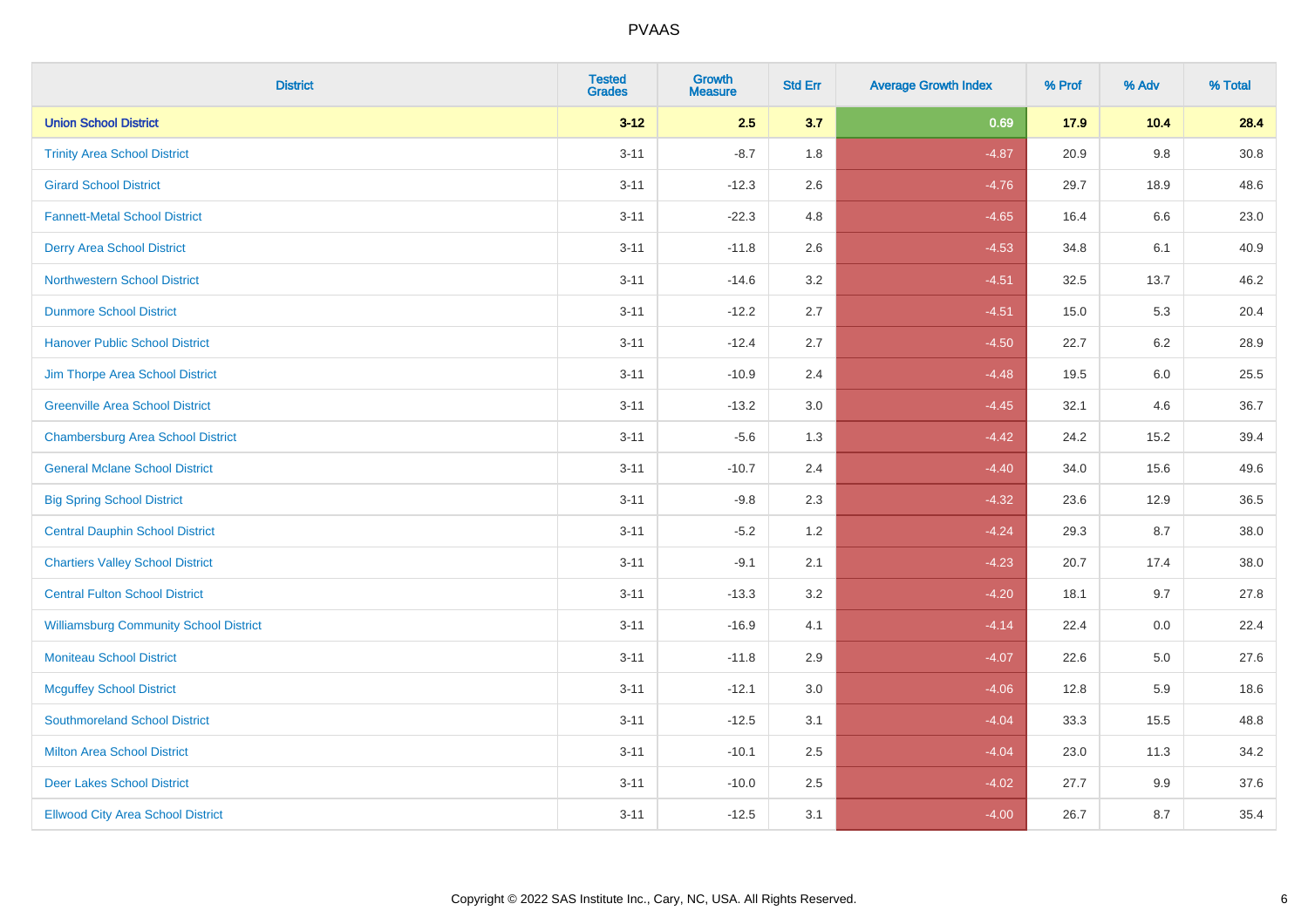| <b>District</b>                           | <b>Tested</b><br><b>Grades</b> | Growth<br><b>Measure</b> | <b>Std Err</b> | <b>Average Growth Index</b> | % Prof | % Adv | % Total |
|-------------------------------------------|--------------------------------|--------------------------|----------------|-----------------------------|--------|-------|---------|
| <b>Union School District</b>              | $3 - 12$                       | 2.5                      | 3.7            | 0.69                        | 17.9   | 10.4  | 28.4    |
| <b>Plum Borough School District</b>       | $3 - 11$                       | $-9.4$                   | 2.4            | $-3.98$                     | 32.9   | 27.4  | 60.4    |
| <b>Windber Area School District</b>       | $3 - 11$                       | $-11.9$                  | 3.0            | $-3.94$                     | 41.0   | 10.3  | 51.3    |
| <b>Bethlehem Area School District</b>     | $3 - 11$                       | $-4.5$                   | 1.1            | $-3.91$                     | 20.4   | 11.3  | 31.7    |
| <b>Tacony Academy Charter School</b>      | $3 - 11$                       | $-12.9$                  | 3.3            | $-3.90$                     | 8.6    | 1.4   | 10.0    |
| <b>Pittston Area School District</b>      | $3 - 11$                       | $-8.2$                   | 2.2            | $-3.75$                     | 26.7   | 14.8  | 41.5    |
| <b>Mohawk Area School District</b>        | $3 - 11$                       | $-10.5$                  | 2.8            | $-3.75$                     | 35.1   | 10.6  | 45.7    |
| <b>Shade-Central City School District</b> | $3 - 11$                       | $-14.6$                  | 4.0            | $-3.68$                     | 9.6    | 0.0   | 9.6     |
| Morrisville Borough School District       | $3 - 11$                       | $-13.1$                  | 3.7            | $-3.52$                     | 4.9    | 1.6   | 6.6     |
| Mechanicsburg Area School District        | $3 - 11$                       | $-5.7$                   | 1.6            | $-3.48$                     | 35.1   | 16.0  | 51.2    |
| <b>South Park School District</b>         | $3 - 11$                       | $-8.8$                   | 2.5            | $-3.46$                     | 28.1   | 17.0  | 45.2    |
| <b>Burgettstown Area School District</b>  | $3 - 11$                       | $-11.2$                  | 3.2            | $-3.46$                     | 16.0   | 2.7   | 18.7    |
| <b>Ligonier Valley School District</b>    | $3 - 11$                       | $-10.8$                  | 3.1            | $-3.43$                     | 34.1   | 5.8   | 39.9    |
| <b>Mount Carmel Area School District</b>  | $3 - 11$                       | $-7.9$                   | 2.3            | $-3.38$                     | 18.2   | 4.4   | 22.6    |
| East Stroudsburg Area School District     | $3 - 11$                       | $-4.9$                   | 1.4            | $-3.38$                     | 22.7   | 12.5  | 35.2    |
| <b>Riverview School District</b>          | $3 - 11$                       | $-13.0$                  | 4.0            | $-3.29$                     | 43.1   | 7.8   | 51.0    |
| <b>Canon-Mcmillan School District</b>     | $3 - 11$                       | $-5.0$                   | 1.5            | $-3.25$                     | 30.8   | 28.5  | 59.3    |
| <b>Somerset Area School District</b>      | $3 - 11$                       | $-7.6$                   | 2.4            | $-3.17$                     | 21.0   | 14.5  | 35.5    |
| <b>Parkland School District</b>           | $3 - 11$                       | $-3.7$                   | 1.2            | $-3.17$                     | 31.4   | 30.6  | 62.0    |
| <b>Keystone Oaks School District</b>      | $3 - 11$                       | $-7.2$                   | 2.3            | $-3.14$                     | 30.0   | 11.1  | 41.0    |
| <b>Hanover Area School District</b>       | $3 - 11$                       | $-14.7$                  | 4.7            | $-3.13$                     | 12.1   | 3.0   | 15.2    |
| <b>Greensburg Salem School District</b>   | $3 - 11$                       | $-6.9$                   | 2.2            | $-3.06$                     | 30.3   | 13.3  | 43.6    |
| Gettysburg Area School District           | $3 - 11$                       | $-6.0$                   | 2.0            | $-3.02$                     | 28.8   | 19.6  | 48.5    |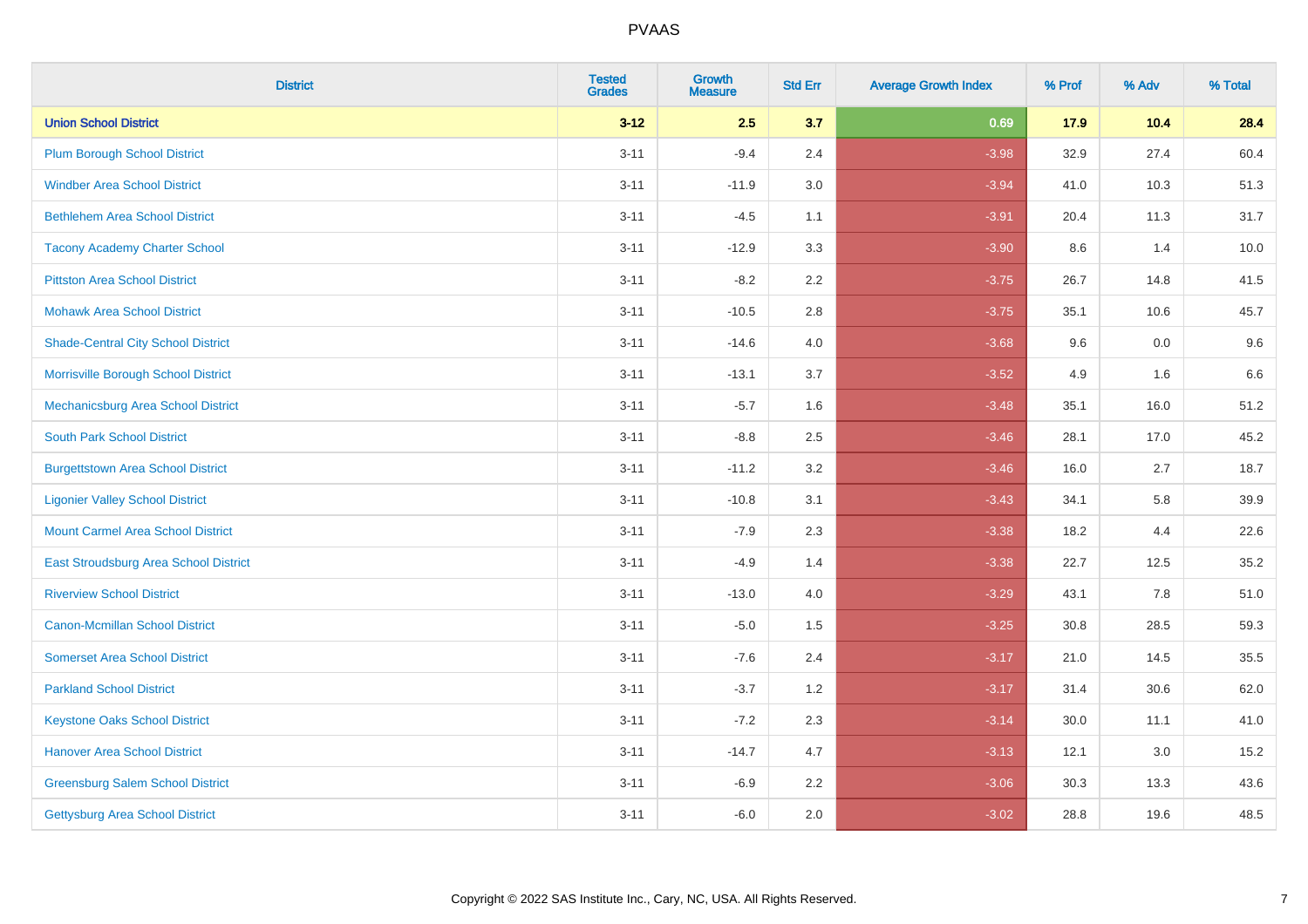| <b>District</b>                              | <b>Tested</b><br><b>Grades</b> | Growth<br><b>Measure</b> | <b>Std Err</b> | <b>Average Growth Index</b> | % Prof | % Adv   | % Total |
|----------------------------------------------|--------------------------------|--------------------------|----------------|-----------------------------|--------|---------|---------|
| <b>Union School District</b>                 | $3 - 12$                       | 2.5                      | 3.7            | 0.69                        | 17.9   | 10.4    | 28.4    |
| <b>Corry Area School District</b>            | $3 - 11$                       | $-6.8$                   | 2.3            | $-3.01$                     | 24.0   | 8.8     | 32.8    |
| <b>Carlisle Area School District</b>         | $3 - 11$                       | $-5.2$                   | 1.7            | $-2.99$                     | 28.0   | 19.3    | 47.3    |
| <b>Montour School District</b>               | $3 - 11$                       | $-6.1$                   | 2.1            | $-2.95$                     | 31.8   | 23.6    | 55.3    |
| <b>Baldwin-Whitehall School District</b>     | $3 - 11$                       | $-5.5$                   | 1.9            | $-2.93$                     | 32.0   | 14.7    | 46.7    |
| Mifflinburg Area School District             | $3 - 11$                       | $-6.0$                   | 2.1            | $-2.87$                     | 32.7   | 13.3    | 46.0    |
| <b>Berwick Area School District</b>          | $3 - 11$                       | $-6.9$                   | 2.4            | $-2.84$                     | 22.3   | 11.5    | 33.8    |
| Southern Columbia Area School District       | $3 - 11$                       | $-8.5$                   | 3.0            | $-2.83$                     | 30.5   | 12.8    | 43.3    |
| <b>Sharon City School District</b>           | $3 - 11$                       | $-6.5$                   | 2.3            | $-2.79$                     | 13.1   | 5.0     | 18.1    |
| <b>Pottsgrove School District</b>            | $3 - 11$                       | $-5.5$                   | 2.0            | $-2.78$                     | 28.6   | 10.3    | 38.8    |
| <b>Karns City Area School District</b>       | $3 - 11$                       | $-7.2$                   | 2.6            | $-2.71$                     | 26.4   | 20.8    | 47.2    |
| <b>Eastern York School District</b>          | $3 - 11$                       | $-6.2$                   | 2.3            | $-2.70$                     | 27.8   | 18.5    | 46.4    |
| <b>Governor Mifflin School District</b>      | $3 - 11$                       | $-4.4$                   | 1.6            | $-2.69$                     | 30.3   | 7.7     | 38.0    |
| <b>Connellsville Area School District</b>    | $3 - 11$                       | $-5.3$                   | 2.0            | $-2.67$                     | 24.2   | $5.0\,$ | 29.1    |
| <b>Blairsville-Saltsburg School District</b> | $3 - 11$                       | $-7.5$                   | 2.8            | $-2.67$                     | 20.1   | 8.2     | 28.3    |
| <b>Richland School District</b>              | $3 - 11$                       | $-6.9$                   | 2.6            | $-2.63$                     | 40.1   | 20.9    | 61.0    |
| <b>Bethel Park School District</b>           | $3 - 11$                       | $-4.4$                   | 1.7            | $-2.62$                     | 40.1   | 27.3    | 67.4    |
| <b>Forbes Road School District</b>           | $3 - 11$                       | $-11.5$                  | 4.7            | $-2.43$                     | 23.1   | 10.3    | 33.3    |
| <b>Redbank Valley School District</b>        | $3 - 11$                       | $-7.5$                   | 3.1            | $-2.41$                     | 12.4   | 10.6    | 23.1    |
| <b>Wyoming Valley West School District</b>   | $3 - 11$                       | $-5.5$                   | 2.3            | $-2.38$                     | 22.2   | 9.2     | 31.4    |
| Mount Pleasant Area School District          | $3 - 11$                       | $-5.4$                   | 2.3            | $-2.37$                     | 33.3   | 8.7     | 42.0    |
| <b>Octorara Area School District</b>         | $3 - 11$                       | $-7.5$                   | 3.2            | $-2.35$                     | 26.1   | 17.0    | 43.2    |
| <b>Riverside School District</b>             | $3 - 11$                       | $-6.2$                   | 2.7            | $-2.33$                     | 20.8   | 17.0    | 37.7    |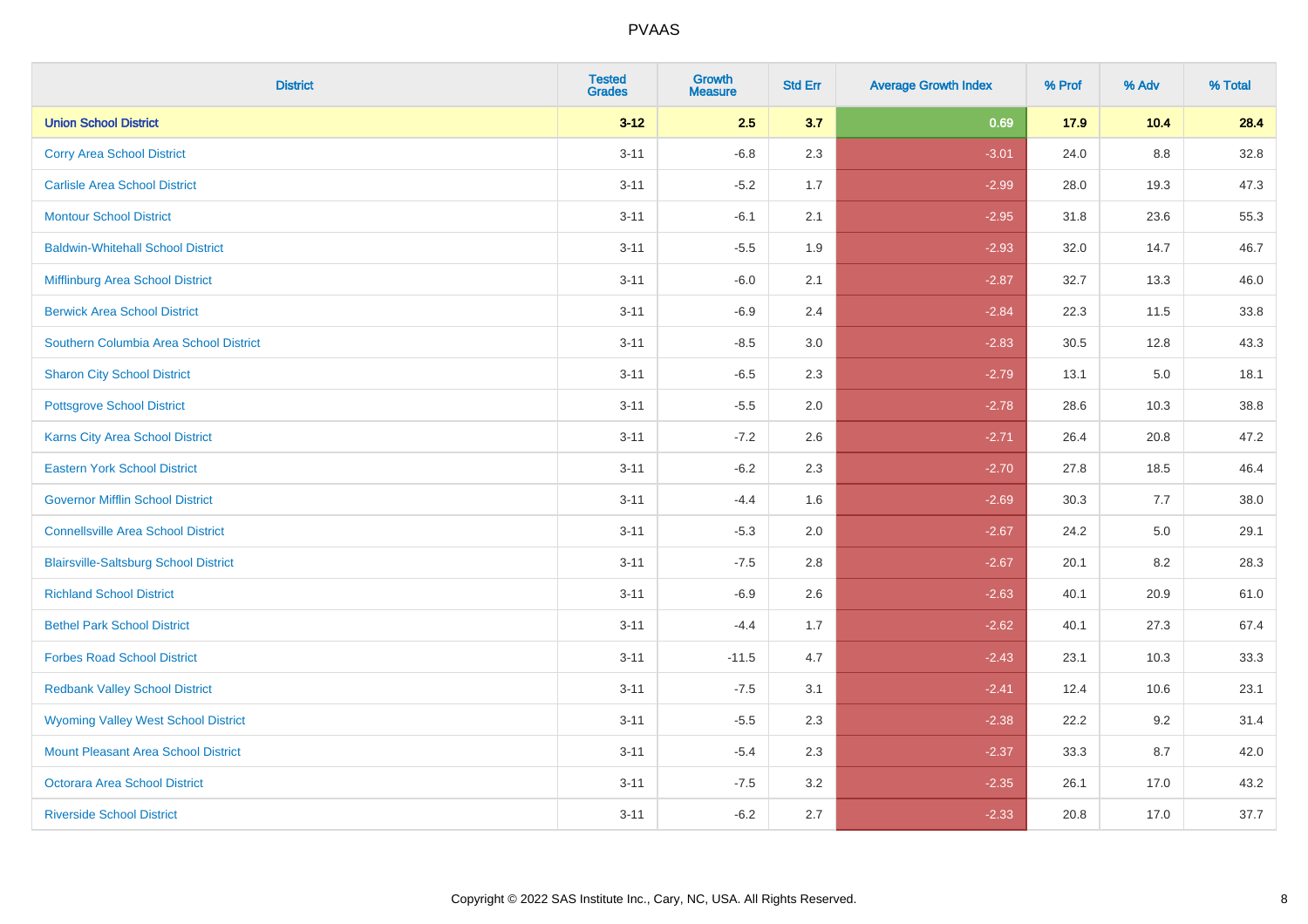| <b>District</b>                                | <b>Tested</b><br><b>Grades</b> | <b>Growth</b><br><b>Measure</b> | <b>Std Err</b> | <b>Average Growth Index</b> | % Prof | % Adv | % Total |
|------------------------------------------------|--------------------------------|---------------------------------|----------------|-----------------------------|--------|-------|---------|
| <b>Union School District</b>                   | $3 - 12$                       | 2.5                             | 3.7            | 0.69                        | 17.9   | 10.4  | 28.4    |
| <b>Jamestown Area School District</b>          | $3 - 11$                       | $-9.5$                          | 4.1            | $-2.33$                     | 41.5   | 4.9   | 46.3    |
| <b>Commodore Perry School District</b>         | $3 - 11$                       | $-10.4$                         | 4.5            | $-2.30$                     | 29.4   | 5.9   | 35.3    |
| <b>Susquenita School District</b>              | $3 - 11$                       | $-5.9$                          | 2.6            | $-2.28$                     | 30.6   | 13.9  | 44.4    |
| <b>Owen J Roberts School District</b>          | $3 - 11$                       | $-3.5$                          | 1.5            | $-2.27$                     | 36.8   | 24.4  | 61.2    |
| <b>Elizabeth Forward School District</b>       | $3 - 11$                       | $-5.5$                          | 2.5            | $-2.25$                     | 32.2   | 12.8  | 45.0    |
| <b>Western Beaver County School District</b>   | $3 - 11$                       | $-9.3$                          | 4.2            | $-2.20$                     | 45.1   | 3.9   | 49.0    |
| <b>North Schuylkill School District</b>        | $3 - 11$                       | $-4.7$                          | 2.2            | $-2.16$                     | 20.2   | 11.7  | 31.9    |
| <b>Elk Lake School District</b>                | $3 - 11$                       | $-6.1$                          | 2.9            | $-2.12$                     | 26.3   | 11.6  | 37.9    |
| <b>East Allegheny School District</b>          | $3 - 11$                       | $-6.4$                          | 3.0            | $-2.11$                     | 21.0   | 7.4   | 28.4    |
| <b>West Greene School District</b>             | $3 - 11$                       | $-8.1$                          | 3.9            | $-2.08$                     | 31.0   | 11.9  | 42.9    |
| <b>Wellsboro Area School District</b>          | $3 - 11$                       | $-6.3$                          | 3.0            | $-2.08$                     | 24.4   | 13.4  | 37.8    |
| <b>Boyertown Area School District</b>          | $3 - 11$                       | $-2.9$                          | 1.4            | $-2.06$                     | 30.8   | 22.6  | 53.4    |
| <b>Freedom Area School District</b>            | $3 - 11$                       | $-6.3$                          | 3.1            | $-2.04$                     | 22.9   | 8.4   | 31.3    |
| <b>Riverside Beaver County School District</b> | $3 - 11$                       | $-5.5$                          | 2.7            | $-2.03$                     | 35.8   | 23.2  | 59.0    |
| <b>Kiski Area School District</b>              | $3 - 11$                       | $-4.0$                          | 2.0            | $-1.99$                     | 23.1   | 18.2  | 41.3    |
| <b>Titusville Area School District</b>         | $3 - 11$                       | $-5.0$                          | 2.5            | $-1.98$                     | 26.5   | 6.8   | 33.3    |
| Lehigh Valley Academy Regional Charter School  | $3 - 11$                       | $-5.9$                          | 3.0            | $-1.98$                     | 20.0   | 7.7   | 27.7    |
| <b>North East School District</b>              | $3 - 11$                       | $-5.3$                          | 2.7            | $-1.97$                     | 31.7   | 24.8  | 56.4    |
| Schuylkill Haven Area School District          | $3 - 11$                       | $-5.3$                          | 2.7            | $-1.96$                     | 22.2   | 11.6  | 33.8    |
| <b>Southern Lehigh School District</b>         | $3 - 11$                       | $-4.1$                          | 2.1            | $-1.94$                     | 39.3   | 28.0  | 67.2    |
| <b>Millersburg Area School District</b>        | $3 - 11$                       | $-6.6$                          | 3.4            | $-1.92$                     | 24.1   | 10.3  | 34.5    |
| <b>Jenkintown School District</b>              | $3 - 11$                       | $-7.9$                          | 4.1            | $-1.92$                     | 34.1   | 27.3  | 61.4    |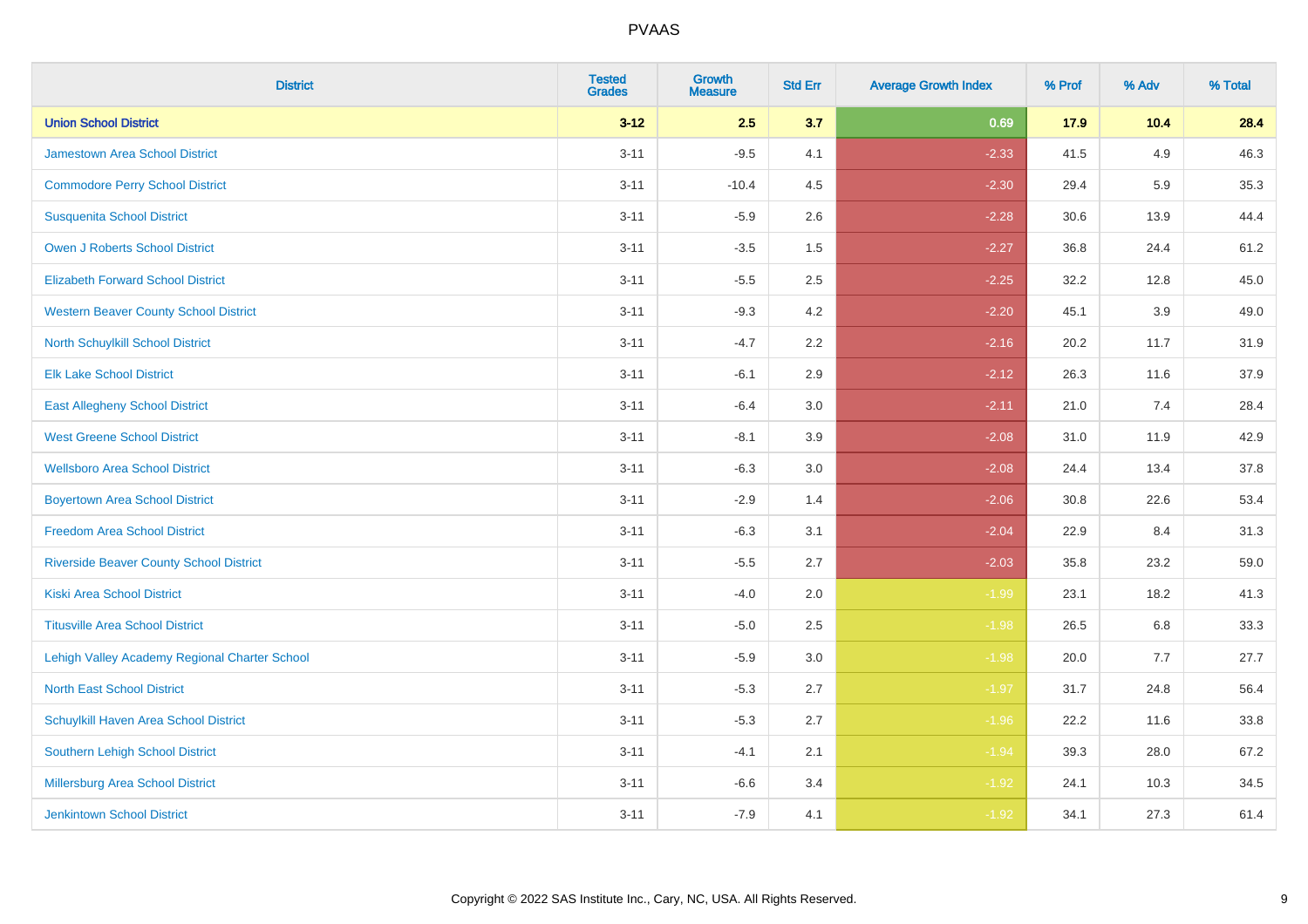| <b>District</b>                            | <b>Tested</b><br><b>Grades</b> | <b>Growth</b><br><b>Measure</b> | <b>Std Err</b> | <b>Average Growth Index</b> | % Prof | % Adv   | % Total |
|--------------------------------------------|--------------------------------|---------------------------------|----------------|-----------------------------|--------|---------|---------|
| <b>Union School District</b>               | $3 - 12$                       | 2.5                             | 3.7            | 0.69                        | 17.9   | 10.4    | 28.4    |
| <b>Penn Cambria School District</b>        | $3 - 11$                       | $-4.5$                          | 2.4            | $-1.86$                     | 27.3   | 15.8    | 43.2    |
| <b>Montgomery Area School District</b>     | $3 - 11$                       | $-5.8$                          | 3.2            | $-1.83$                     | 25.0   | 11.5    | 36.5    |
| <b>West Chester Area School District</b>   | $3 - 11$                       | $-2.1$                          | 1.2            | $-1.83$                     | 36.4   | 23.2    | 59.6    |
| <b>Pleasant Valley School District</b>     | $3 - 11$                       | $-3.3$                          | 1.8            | $-1.80$                     | 28.5   | 10.4    | 39.0    |
| New Kensington-Arnold School District      | $3 - 11$                       | $-5.8$                          | 3.2            | $-1.80$                     | 10.8   | 1.2     | 12.0    |
| Renaissance Academy Charter School         | $3 - 11$                       | $-5.6$                          | 3.1            | $-1.79$                     | 28.4   | 18.5    | 46.9    |
| <b>Oxford Area School District</b>         | $3 - 11$                       | $-3.1$                          | 1.8            | $-1.77$                     | 27.5   | 14.5    | 42.0    |
| Southern Huntingdon County School District | $3 - 11$                       | $-5.9$                          | 3.4            | $-1.76$                     | 32.8   | 4.9     | 37.7    |
| <b>Union Area School District</b>          | $3 - 11$                       | $-6.5$                          | 3.8            | $-1.70$                     | 30.6   | 12.2    | 42.9    |
| Hatboro-Horsham School District            | $3 - 11$                       | $-2.7$                          | 1.6            | $-1.65$                     | 27.9   | 17.9    | 45.8    |
| <b>Steelton-Highspire School District</b>  | $3 - 11$                       | $-5.3$                          | 3.2            | $-1.65$                     | 13.9   | $0.0\,$ | 13.9    |
| Hollidaysburg Area School District         | $3 - 11$                       | $-2.7$                          | 1.6            | $-1.64$                     | 32.6   | 15.2    | 47.8    |
| <b>Laurel Highlands School District</b>    | $3 - 11$                       | $-3.8$                          | 2.3            | $-1.63$                     | 20.9   | 14.6    | 35.4    |
| Insight PA Cyber Charter School            | $3 - 11$                       | $-9.4$                          | 5.8            | $-1.62$                     | 25.6   | 4.6     | 30.2    |
| <b>Slippery Rock Area School District</b>  | $3 - 11$                       | $-3.8$                          | 2.5            | $-1.56$                     | 30.8   | 21.9    | 52.7    |
| <b>Charleroi School District</b>           | $3 - 11$                       | $-4.3$                          | 2.7            | $-1.55$                     | 22.2   | 15.9    | 38.1    |
| <b>Ridgway Area School District</b>        | $3 - 11$                       | $-6.1$                          | 4.0            | $-1.53$                     | 42.2   | 15.6    | 57.8    |
| <b>Nazareth Area School District</b>       | $3 - 11$                       | $-2.5$                          | 1.7            | $-1.53$                     | 29.2   | 24.6    | 53.8    |
| <b>Crestwood School District</b>           | $3 - 11$                       | $-3.4$                          | 2.2            | $-1.52$                     | 33.1   | 21.7    | 54.9    |
| <b>Towanda Area School District</b>        | $3 - 11$                       | $-4.0$                          | 2.6            | $-1.52$                     | 24.8   | 9.9     | 34.8    |
| <b>Greater Johnstown School District</b>   | $3 - 11$                       | $-3.5$                          | 2.4            | $-1.45$                     | 10.3   | 1.3     | 11.5    |
| Salisbury-Elk Lick School District         | $3 - 11$                       | $-8.4$                          | 5.8            | $-1.45$                     | 33.3   | 5.6     | 38.9    |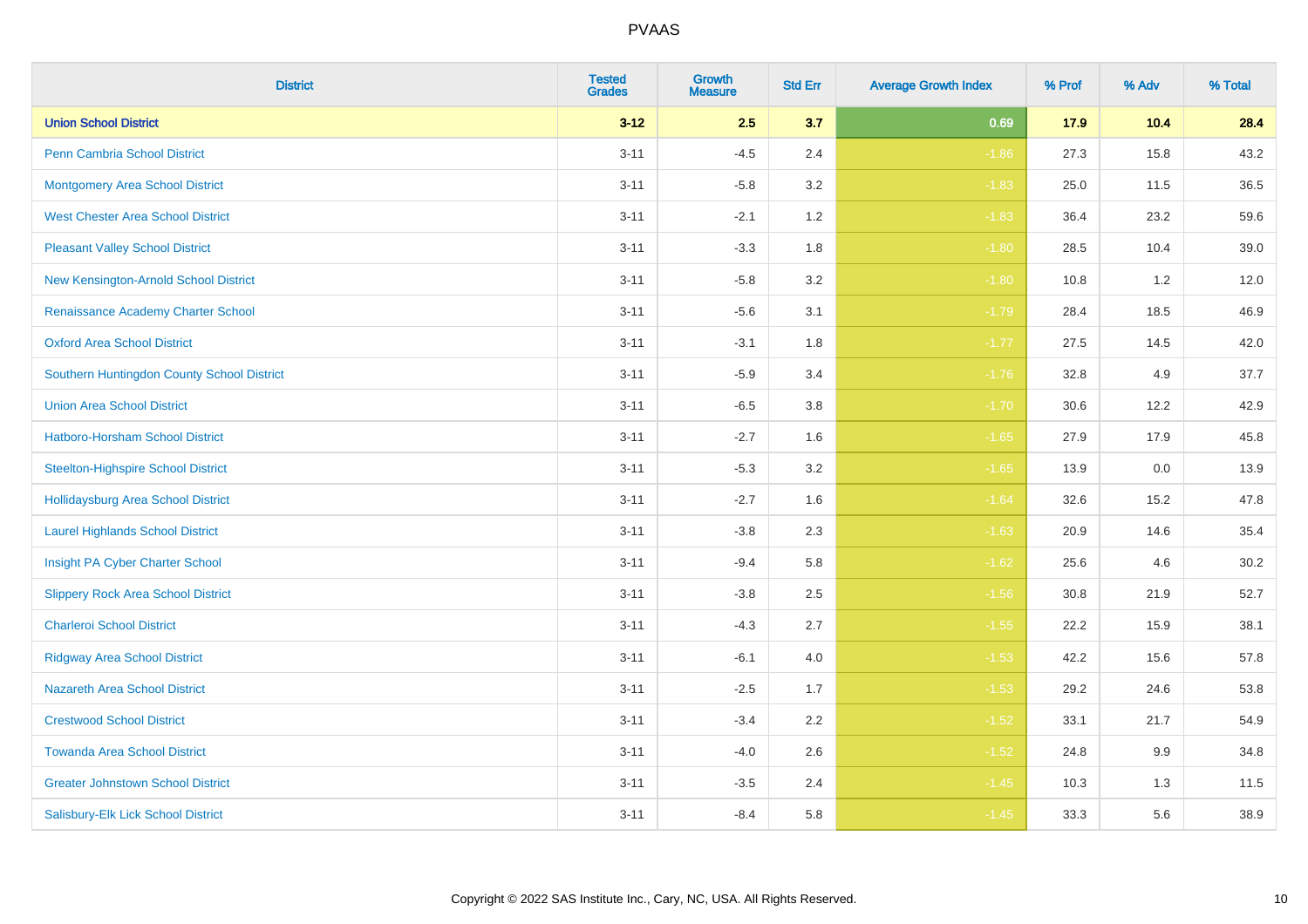| <b>District</b>                              | <b>Tested</b><br><b>Grades</b> | Growth<br><b>Measure</b> | <b>Std Err</b> | <b>Average Growth Index</b> | % Prof | % Adv    | % Total |
|----------------------------------------------|--------------------------------|--------------------------|----------------|-----------------------------|--------|----------|---------|
| <b>Union School District</b>                 | $3 - 12$                       | 2.5                      | 3.7            | 0.69                        | 17.9   | 10.4     | 28.4    |
| <b>Rochester Area School District</b>        | $3 - 11$                       | $-5.7$                   | 3.9            | $-1.45$                     | 14.9   | 2.1      | 17.0    |
| <b>Middletown Area School District</b>       | $3 - 11$                       | $-3.4$                   | 2.4            | $-1.44$                     | 34.3   | 15.2     | 49.4    |
| <b>Weatherly Area School District</b>        | $3 - 11$                       | $-5.8$                   | 4.0            | $-1.44$                     | 32.1   | 8.9      | 41.1    |
| <b>Franklin Area School District</b>         | $3 - 11$                       | $-3.7$                   | 2.6            | $-1.43$                     | 30.5   | 5.9      | 36.4    |
| <b>Chester-Upland School District</b>        | $3 - 11$                       | $-3.6$                   | 2.6            | $-1.38$                     | 1.6    | 0.0      | 1.6     |
| <b>Dubois Area School District</b>           | $3 - 11$                       | $-2.8$                   | 2.0            | $-1.37$                     | 35.5   | 19.0     | 54.6    |
| <b>Southern Fulton School District</b>       | $3 - 11$                       | $-5.1$                   | 4.0            | $-1.29$                     | 21.7   | 13.0     | 34.8    |
| <b>Shenandoah Valley School District</b>     | $3 - 11$                       | $-4.5$                   | 3.5            | $-1.29$                     | 14.3   | 0.0      | 14.3    |
| <b>Springfield Township School District</b>  | $3 - 11$                       | $-3.9$                   | 3.1            | $-1.27$                     | 37.2   | $30.8\,$ | 68.1    |
| <b>Propel Charter School-Homestead</b>       | $3 - 11$                       | $-5.0$                   | 3.9            | $-1.27$                     | 7.3    | 0.0      | 7.3     |
| <b>Cornell School District</b>               | $3 - 11$                       | $-5.5$                   | 4.6            | $-1.20$                     | 11.3   | 3.2      | 14.5    |
| <b>Susquehanna Community School District</b> | $3 - 11$                       | $-4.5$                   | $3.8\,$        | $-1.19$                     | 31.9   | $8.8\,$  | 40.7    |
| <b>Shaler Area School District</b>           | $3 - 11$                       | $-2.1$                   | 1.8            | $-1.18$                     | 32.0   | 13.0     | 45.0    |
| Northwestern Lehigh School District          | $3 - 11$                       | $-2.4$                   | 2.1            | $-1.14$                     | 41.7   | 17.9     | 59.5    |
| <b>Shamokin Area School District</b>         | $3 - 11$                       | $-2.6$                   | 2.5            | $-1.06$                     | 19.6   | 9.8      | 29.3    |
| <b>Sugar Valley Rural Charter School</b>     | $3 - 11$                       | $-3.6$                   | 3.7            | $-0.98$                     | 10.3   | 0.0      | 10.3    |
| <b>Uniontown Area School District</b>        | $3 - 11$                       | $-2.8$                   | 3.1            | $-0.91$                     | 31.7   | 7.3      | 39.0    |
| <b>Minersville Area School District</b>      | $3 - 11$                       | $-2.9$                   | 3.4            | $-0.86$                     | 27.4   | 9.7      | 37.1    |
| <b>Northgate School District</b>             | $3 - 11$                       | $-3.0$                   | 3.4            | $-0.85$                     | 35.6   | 6.8      | 42.4    |
| <b>Albert Gallatin Area School District</b>  | $3 - 11$                       | $-1.7$                   | 2.3            | $-0.72$                     | 31.9   | 20.7     | 52.7    |
| <b>Norwin School District</b>                | $3 - 11$                       | $-1.1$                   | 1.6            | $-0.70$                     | 37.7   | 27.6     | 65.2    |
| Northern Bedford County School District      | $3 - 11$                       | $-2.3$                   | 3.3            | $-0.69$                     | 26.2   | 16.9     | 43.1    |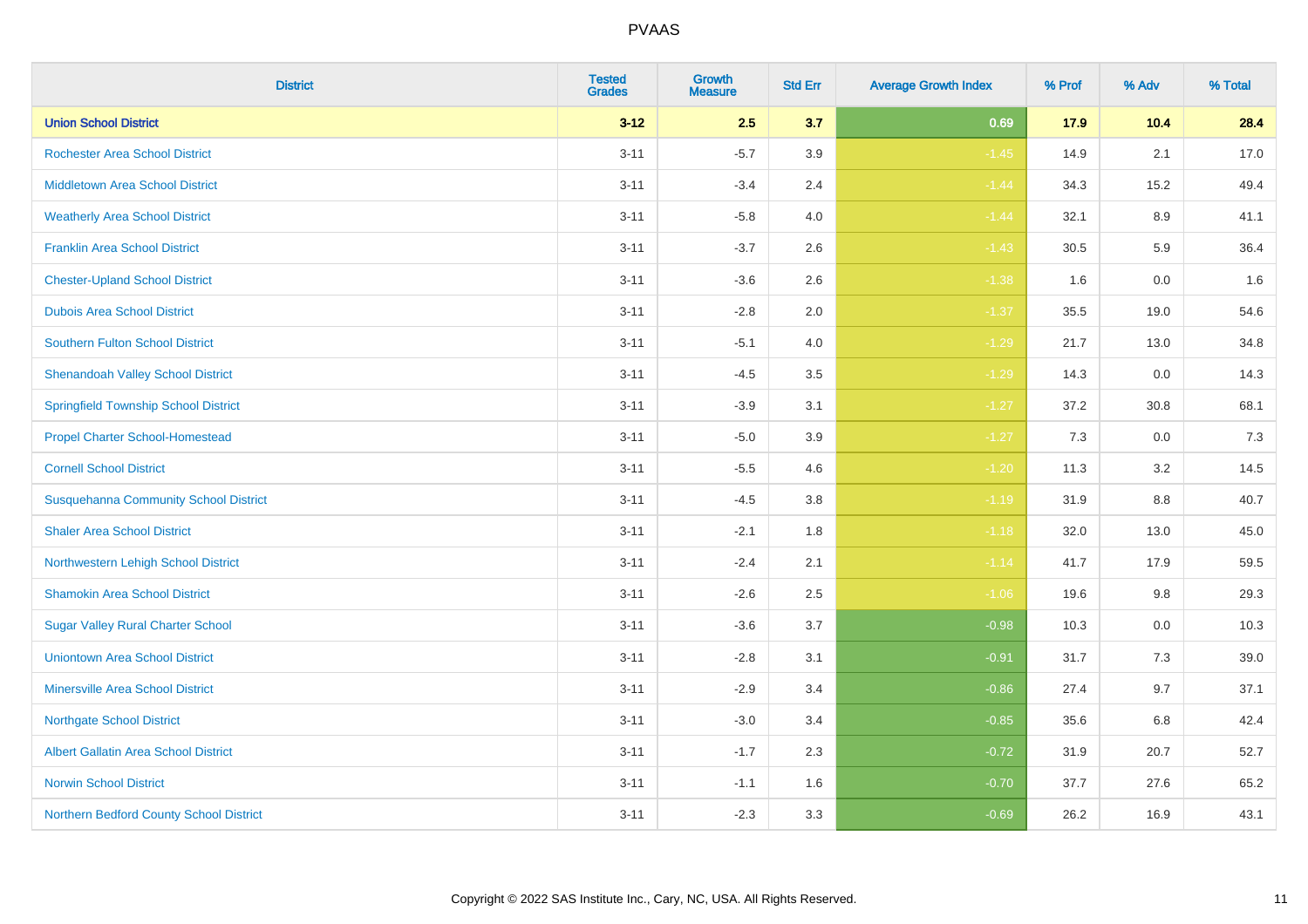| <b>District</b>                             | <b>Tested</b><br><b>Grades</b> | Growth<br><b>Measure</b> | <b>Std Err</b> | <b>Average Growth Index</b> | % Prof | % Adv | % Total |
|---------------------------------------------|--------------------------------|--------------------------|----------------|-----------------------------|--------|-------|---------|
| <b>Union School District</b>                | $3 - 12$                       | 2.5                      | 3.7            | 0.69                        | 17.9   | 10.4  | 28.4    |
| <b>New Brighton Area School District</b>    | $3 - 11$                       | $-2.1$                   | 3.2            | $-0.65$                     | 31.5   | 11.1  | 42.6    |
| Propel Charter School - Braddock Hills      | $3 - 11$                       | $-2.1$                   | 3.3            | $-0.63$                     | 4.8    | 3.2   | 8.1     |
| <b>Lebanon School District</b>              | $3 - 11$                       | $-1.2$                   | 1.9            | $-0.63$                     | 15.2   | 6.4   | 21.6    |
| <b>Carlynton School District</b>            | $3 - 11$                       | $-2.0$                   | 3.2            | $-0.62$                     | 27.9   | 5.2   | 33.1    |
| <b>Exeter Township School District</b>      | $3 - 11$                       | $-1.0$                   | 1.7            | $-0.58$                     | 27.2   | 15.6  | 42.8    |
| <b>South Eastern School District</b>        | $3 - 11$                       | $-1.0$                   | 1.8            | $-0.55$                     | 36.4   | 17.1  | 53.5    |
| <b>Highlands School District</b>            | $3 - 11$                       | $-1.3$                   | 2.3            | $-0.55$                     | 32.6   | 10.5  | 43.0    |
| <b>Lakeview School District</b>             | $3 - 11$                       | $-1.9$                   | 3.5            | $-0.53$                     | 41.5   | 12.3  | 53.8    |
| <b>York Academy Regional Charter School</b> | $3 - 11$                       | $-2.3$                   | 4.4            | $-0.52$                     | 23.5   | 2.0   | 25.5    |
| <b>Allegheny Valley School District</b>     | $3 - 11$                       | $-1.9$                   | 3.9            | $-0.48$                     | 31.8   | 11.4  | 43.2    |
| <b>Schuylkill Valley School District</b>    | $3 - 11$                       | $-1.0$                   | 2.2            | $-0.47$                     | 29.8   | 20.2  | 50.0    |
| <b>Chichester School District</b>           | $3 - 11$                       | $-1.8$                   | $4.2\,$        | $-0.44$                     | 40.0   | 14.0  | 54.0    |
| <b>Farrell Area School District</b>         | $3 - 11$                       | $-1.9$                   | 4.2            | $-0.44$                     | 9.3    | 11.6  | 20.9    |
| <b>Burrell School District</b>              | $3 - 11$                       | $-1.5$                   | 3.3            | $-0.44$                     | 27.8   | 17.7  | 45.6    |
| <b>Forest Area School District</b>          | $3 - 11$                       | $-1.8$                   | 4.7            | $-0.37$                     | 18.9   | 15.1  | 34.0    |
| <b>Westmont Hilltop School District</b>     | $3 - 11$                       | $-1.0$                   | 2.8            | $-0.36$                     | 33.3   | 14.7  | 48.0    |
| <b>Pine Grove Area School District</b>      | $3 - 11$                       | $-1.1$                   | 3.0            | $-0.36$                     | 29.5   | 14.3  | 43.8    |
| <b>Everett Area School District</b>         | $3 - 11$                       | $-1.1$                   | 3.1            | $-0.34$                     | 34.2   | 13.2  | 47.4    |
| <b>Palmerton Area School District</b>       | $3 - 11$                       | $-0.9$                   | 2.7            | $-0.34$                     | 34.3   | 14.3  | 48.6    |
| <b>Clairton City School District</b>        | $3 - 11$                       | $-1.6$                   | 5.0            | $-0.32$                     | 3.8    | 0.5   | 4.4     |
| South Allegheny School District             | $3 - 11$                       | $-0.9$                   | 3.1            | $-0.30$                     | 23.8   | 2.5   | 26.2    |
| Northern Lebanon School District            | $3 - 11$                       | $-0.7$                   | 2.3            | $-0.29$                     | 18.8   | 6.8   | 25.6    |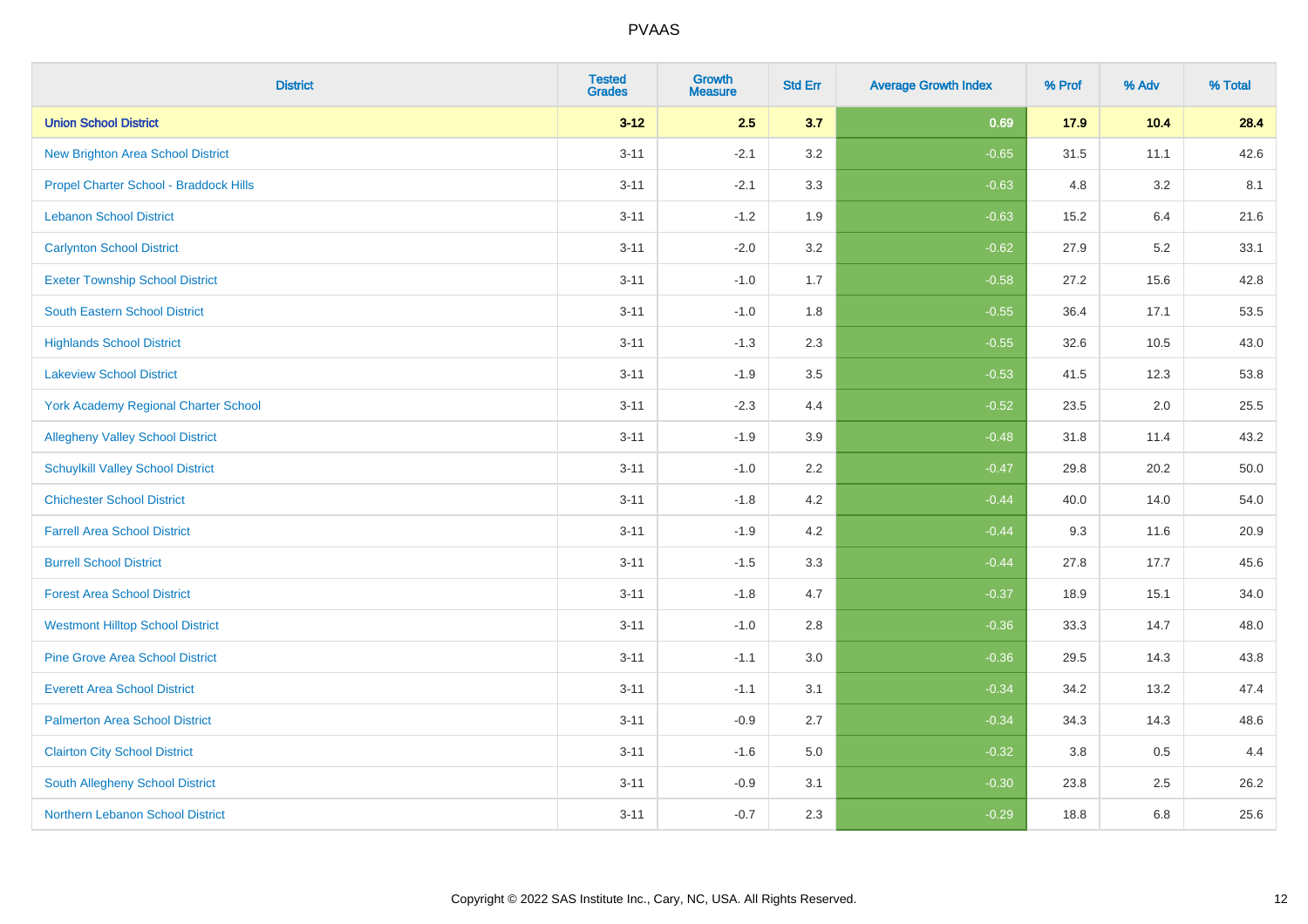| <b>District</b>                                  | <b>Tested</b><br><b>Grades</b> | Growth<br><b>Measure</b> | <b>Std Err</b> | <b>Average Growth Index</b> | % Prof | % Adv   | % Total |
|--------------------------------------------------|--------------------------------|--------------------------|----------------|-----------------------------|--------|---------|---------|
| <b>Union School District</b>                     | $3 - 12$                       | 2.5                      | 3.7            | 0.69                        | 17.9   | 10.4    | 28.4    |
| <b>Blacklick Valley School District</b>          | $3 - 11$                       | $-0.9$                   | 3.9            | $-0.23$                     | 7.7    | 7.7     | 15.4    |
| <b>Claysburg-Kimmel School District</b>          | $3 - 11$                       | $-1.2$                   | 5.2            | $-0.22$                     | 5.0    | 0.0     | $5.0$   |
| Jeannette City School District                   | $3 - 11$                       | $-0.7$                   | 3.4            | $-0.20$                     | 26.8   | 4.1     | 30.9    |
| South Side Area School District                  | $3 - 11$                       | $-0.6$                   | 3.1            | $-0.19$                     | 24.0   | 28.0    | 52.0    |
| <b>Central Greene School District</b>            | $3 - 11$                       | $-0.4$                   | 2.5            | $-0.15$                     | 27.8   | 14.8    | 42.6    |
| <b>Greencastle-Antrim School District</b>        | $3 - 11$                       | $-0.3$                   | 2.0            | $-0.14$                     | 30.9   | 22.2    | 53.1    |
| <b>Otto-Eldred School District</b>               | $3 - 11$                       | $-0.5$                   | 3.5            | $-0.13$                     | 35.8   | 10.5    | 46.3    |
| <b>Fairfield Area School District</b>            | $3 - 11$                       | $-0.5$                   | 3.6            | $-0.13$                     | 43.9   | 6.1     | 50.0    |
| <b>Wilson Area School District</b>               | $3 - 11$                       | $-0.3$                   | 2.4            | $-0.12$                     | 35.4   | 14.6    | 50.0    |
| <b>Harrisburg City School District</b>           | $3 - 11$                       | $-0.2$                   | 2.0            | $-0.11$                     | 6.0    | 2.0     | 8.0     |
| <b>Brockway Area School District</b>             | $3 - 11$                       | $-0.4$                   | 3.5            | $-0.11$                     | 41.2   | 13.8    | 55.0    |
| Northern Cambria School District                 | $3 - 11$                       | $-0.3$                   | 3.4            | $-0.09$                     | 26.5   | $1.2\,$ | 27.7    |
| <b>Warren County School District</b>             | $3 - 11$                       | $-0.1$                   | 1.6            | $-0.06$                     | 26.7   | 9.7     | 36.4    |
| Southern Tioga School District                   | $3 - 11$                       | $-0.1$                   | 2.8            | $-0.03$                     | 26.3   | 10.3    | 36.6    |
| <b>Penn Hills School District</b>                | $3 - 11$                       | 0.0                      | 2.4            | 0.02                        | 18.4   | 7.1     | 25.6    |
| Community Academy Of Philadelphia Charter School | $3 - 11$                       | 0.1                      | 2.6            | 0.06                        | 9.7    | 2.6     | 12.4    |
| <b>Tidioute Community Charter School</b>         | $3 - 11$                       | 0.8                      | 4.4            | 0.19                        | 18.1   | 6.9     | 25.0    |
| Hamburg Area School District                     | $3 - 11$                       | 0.6                      | 2.4            | 0.25                        | 28.0   | 15.5    | 43.6    |
| <b>Shippensburg Area School District</b>         | $3 - 11$                       | 0.5                      | 1.8            | 0.26                        | 23.5   | 22.8    | 46.3    |
| Jersey Shore Area School District                | $3 - 11$                       | 0.7                      | 2.5            | 0.27                        | 39.3   | 13.6    | 52.9    |
| <b>New Foundations Charter School</b>            | $3 - 11$                       | 0.6                      | 2.2            | 0.29                        | 22.4   | 4.0     | 26.4    |
| <b>Hopewell Area School District</b>             | $3 - 11$                       | 0.8                      | 2.6            | 0.31                        | 34.5   | 12.4    | 46.9    |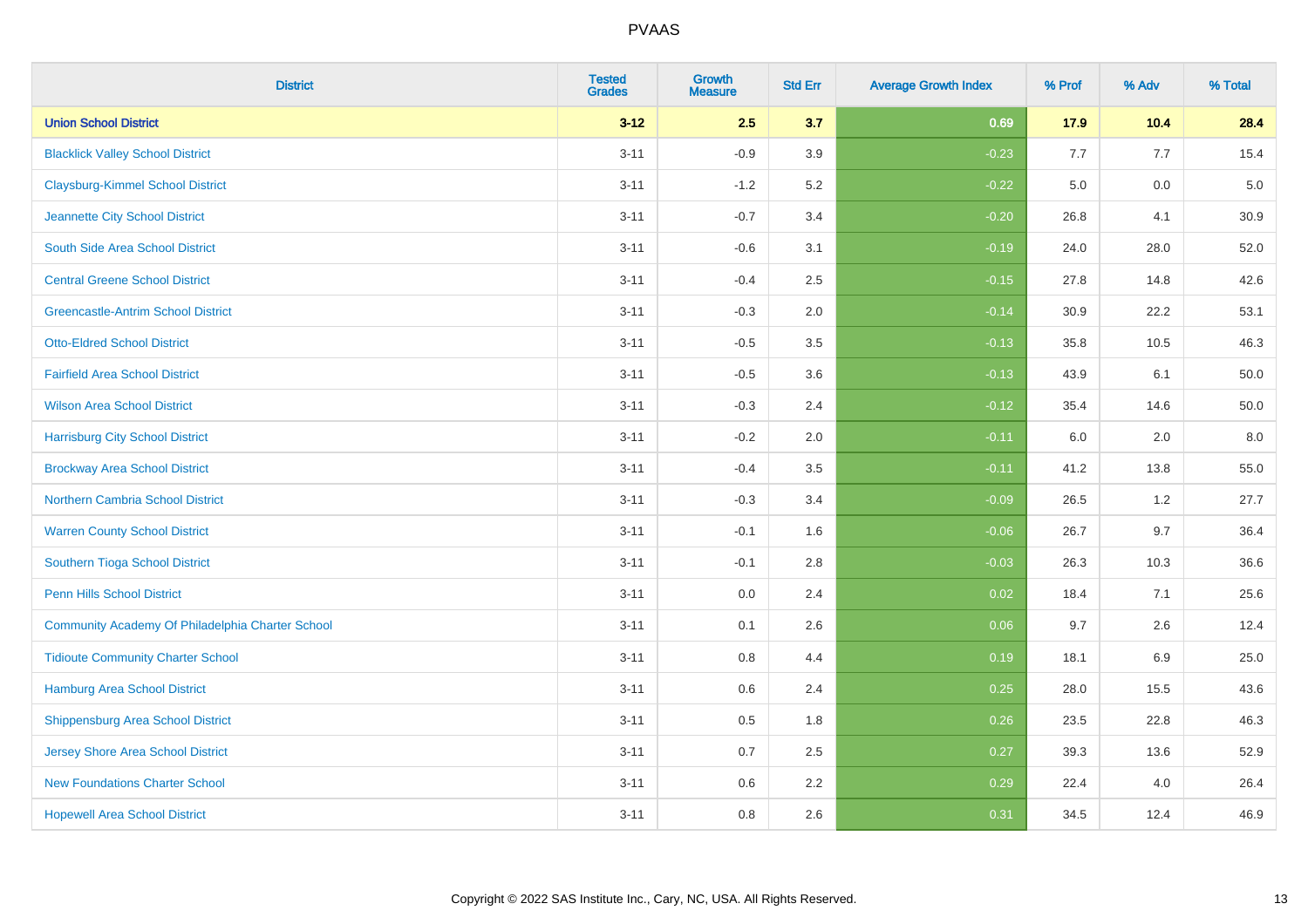| <b>District</b>                                | <b>Tested</b><br><b>Grades</b> | <b>Growth</b><br><b>Measure</b> | <b>Std Err</b> | <b>Average Growth Index</b> | % Prof | % Adv | % Total |
|------------------------------------------------|--------------------------------|---------------------------------|----------------|-----------------------------|--------|-------|---------|
| <b>Union School District</b>                   | $3 - 12$                       | 2.5                             | 3.7            | 0.69                        | 17.9   | 10.4  | 28.4    |
| <b>North Star School District</b>              | $3 - 11$                       | 1.1                             | 3.3            | 0.34                        | 26.2   | 20.0  | 46.2    |
| <b>Wattsburg Area School District</b>          | $3 - 11$                       | 1.0                             | 2.7            | 0.36                        | 20.4   | 12.4  | 32.7    |
| <b>Upper Adams School District</b>             | $3 - 11$                       | 0.9                             | 2.5            | 0.37                        | 33.0   | 17.0  | 50.0    |
| Pennsylvania Cyber Charter School              | $3 - 11$                       | 0.6                             | 1.5            | 0.37                        | 20.8   | 8.1   | 28.9    |
| <b>Reach Cyber Charter School</b>              | $3 - 11$                       | 1.4                             | 3.6            | 0.40                        | 32.9   | 15.2  | 48.1    |
| <b>Austin Area School District</b>             | $3 - 11$                       | 2.6                             | 6.0            | 0.43                        | 25.0   | 18.8  | 43.8    |
| <b>Brentwood Borough School District</b>       | $3 - 11$                       | 1.3                             | 3.0            | 0.44                        | 20.2   | 16.0  | 36.2    |
| Juniata Valley School District                 | $3 - 11$                       | 1.6                             | 3.2            | 0.51                        | 23.1   | 9.4   | 32.5    |
| Shenango Area School District                  | $3 - 11$                       | 1.7                             | 3.2            | 0.52                        | 41.4   | 13.8  | 55.3    |
| <b>Seneca Valley School District</b>           | $3 - 11$                       | 0.8                             | 1.4            | 0.54                        | 40.6   | 25.2  | 65.8    |
| <b>Oley Valley School District</b>             | $3 - 11$                       | 1.4                             | 2.4            | 0.56                        | 37.4   | 23.9  | 61.4    |
| <b>Upper Moreland Township School District</b> | $3 - 11$                       | 1.1                             | 2.0            | 0.56                        | 24.8   | 26.6  | 51.3    |
| <b>Bensalem Township School District</b>       | $3 - 11$                       | 1.0                             | 1.6            | 0.63                        | 24.3   | 10.7  | 34.9    |
| <b>Springfield School District</b>             | $3 - 11$                       | 1.2                             | 1.7            | 0.69                        | 31.8   | 25.2  | 56.9    |
| <b>Williams Valley School District</b>         | $3 - 11$                       | 2.6                             | 3.7            | 0.69                        | 17.0   | 5.1   | 22.0    |
| <b>Mercer Area School District</b>             | $3 - 11$                       | $2.2\,$                         | 3.1            | 0.70                        | 24.4   | 11.8  | 36.2    |
| <b>Forest Hills School District</b>            | $3 - 11$                       | 1.8                             | 2.5            | 0.71                        | 28.8   | 10.3  | 39.1    |
| <b>Tunkhannock Area School District</b>        | $3 - 11$                       | 1.4                             | 2.0            | 0.71                        | 29.8   | 18.1  | 47.9    |
| <b>School Lane Charter School</b>              | $3 - 11$                       | 2.6                             | 3.6            | 0.72                        | 23.1   | 18.7  | 41.8    |
| <b>Lewisburg Area School District</b>          | $3 - 11$                       | 1.7                             | 2.4            | 0.72                        | 35.9   | 35.9  | 71.8    |
| <b>Penn-Delco School District</b>              | $3 - 11$                       | 1.3                             | 1.8            | 0.75                        | 26.5   | 12.6  | 39.1    |
| <b>Moon Area School District</b>               | $3 - 11$                       | 1.5                             | 1.8            | 0.86                        | 34.5   | 25.5  | 60.0    |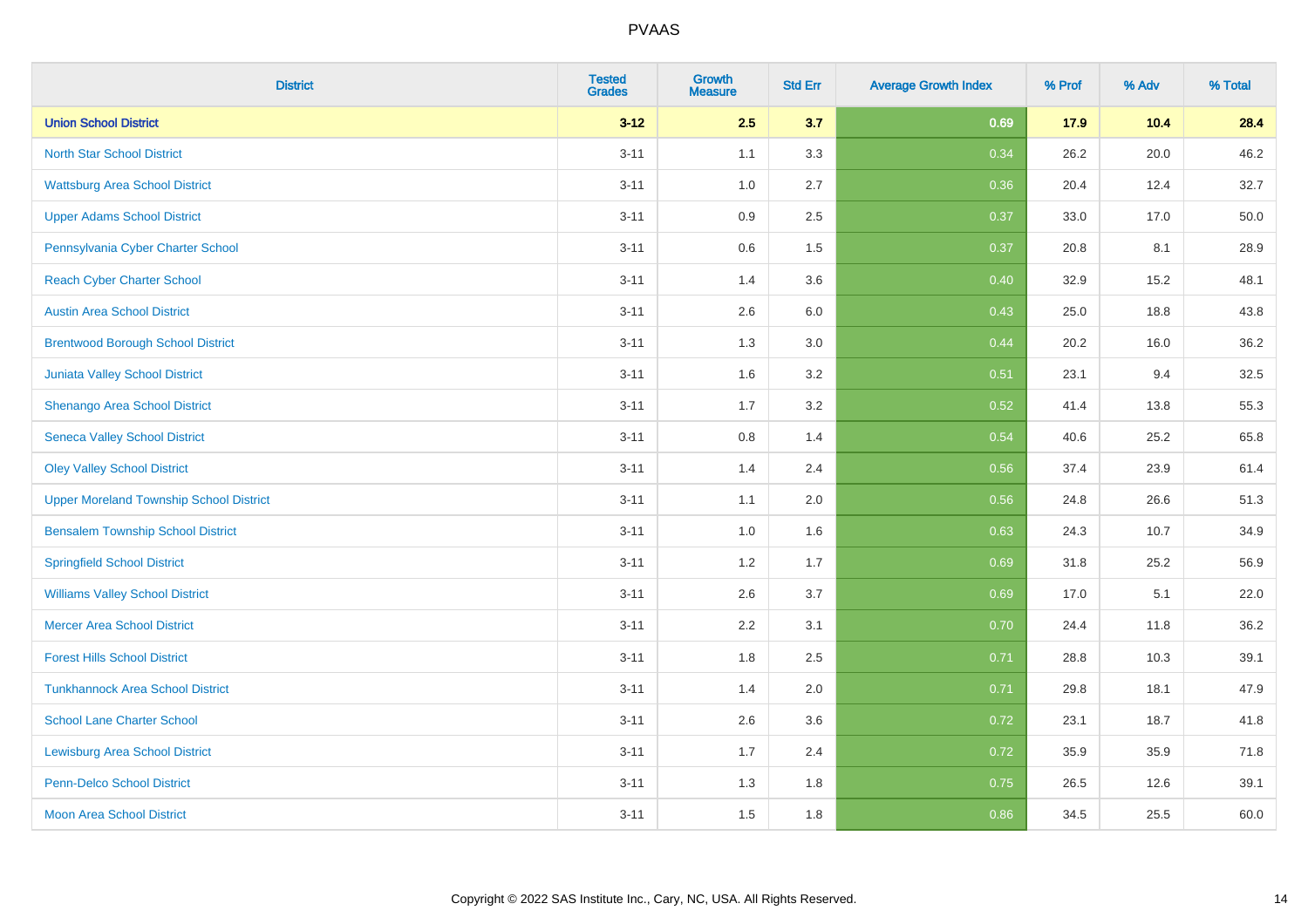| <b>District</b>                           | <b>Tested</b><br><b>Grades</b> | <b>Growth</b><br><b>Measure</b> | <b>Std Err</b> | <b>Average Growth Index</b> | % Prof | % Adv | % Total |
|-------------------------------------------|--------------------------------|---------------------------------|----------------|-----------------------------|--------|-------|---------|
| <b>Union School District</b>              | $3 - 12$                       | 2.5                             | 3.7            | 0.69                        | 17.9   | 10.4  | 28.4    |
| <b>Blackhawk School District</b>          | $3 - 11$                       | 2.0                             | 2.3            | 0.87                        | 34.6   | 20.7  | 55.3    |
| Aspira Bilingual Cyber Charter School     | $3 - 11$                       | 5.1                             | 5.8            | 0.87                        | 4.8    | 0.0   | 4.8     |
| Hope For Hyndman Charter School           | $3 - 11$                       | 5.1                             | 5.8            | 0.88                        | 14.3   | 7.1   | 21.4    |
| <b>Clarion Area School District</b>       | $3 - 11$                       | 3.2                             | 3.7            | 0.88                        | 31.7   | 13.3  | 45.0    |
| West Jefferson Hills School District      | $3 - 11$                       | 1.9                             | 1.9            | 0.99                        | 34.8   | 27.3  | 62.1    |
| <b>Galeton Area School District</b>       | $3 - 11$                       | 5.4                             | 5.4            | $1.01$                      | 33.3   | 22.2  | 55.6    |
| <b>Sharpsville Area School District</b>   | $3 - 11$                       | 3.8                             | 3.7            | 1.04                        | 41.1   | 23.2  | 64.3    |
| <b>Bermudian Springs School District</b>  | $3 - 11$                       | 2.5                             | 2.4            | 1.05                        | 31.8   | 23.5  | 55.3    |
| <b>Haverford Township School District</b> | $3 - 11$                       | 1.4                             | 1.4            | 1.05                        | 36.7   | 26.3  | 63.0    |
| <b>Athens Area School District</b>        | $3 - 11$                       | 2.6                             | 2.3            | 1.11                        | 34.9   | 12.3  | 47.3    |
| Esperanza Cyber Charter School            | $3 - 11$                       | 7.1                             | 6.1            | 1.15                        | 8.8    | 2.9   | 11.8    |
| <b>Solanco School District</b>            | $3 - 11$                       | 2.2                             | 1.8            | 1.18                        | 27.2   | 15.0  | 42.3    |
| Johnsonburg Area School District          | $3 - 11$                       | 5.0                             | 3.9            | 1.27                        | 35.5   | 11.8  | 47.4    |
| Pennsylvania Virtual Charter School       | $3 - 11$                       | 4.4                             | 3.4            | 1.31                        | 29.8   | 21.2  | 51.0    |
| <b>Ringgold School District</b>           | $3 - 11$                       | 2.9                             | 2.2            | 1.32                        | 23.8   | 13.3  | 37.1    |
| <b>Keystone School District</b>           | $3 - 11$                       | 7.8                             | 5.7            | 1.37                        | 35.0   | 45.0  | 80.0    |
| Philipsburg-Osceola Area School District  | $3 - 11$                       | 4.1                             | 3.0            | 1.37                        | 22.5   | 16.2  | 38.8    |
| <b>Western Wayne School District</b>      | $3 - 11$                       | 3.6                             | 2.6            | 1.39                        | 30.8   | 16.2  | 47.0    |
| <b>Midd-West School District</b>          | $3 - 11$                       | 3.6                             | 2.6            | 1.42                        | 28.6   | 25.0  | 53.6    |
| <b>Conestoga Valley School District</b>   | $3 - 11$                       | 2.4                             | 1.7            | 1.43                        | 35.0   | 23.5  | 58.5    |
| <b>Gateway School District</b>            | $3 - 11$                       | 3.1                             | 2.0            | 1.55                        | 35.7   | 18.5  | 54.2    |
| <b>Fort Leboeuf School District</b>       | $3 - 11$                       | 3.5                             | 2.2            | 1.58                        | 32.0   | 16.8  | 48.8    |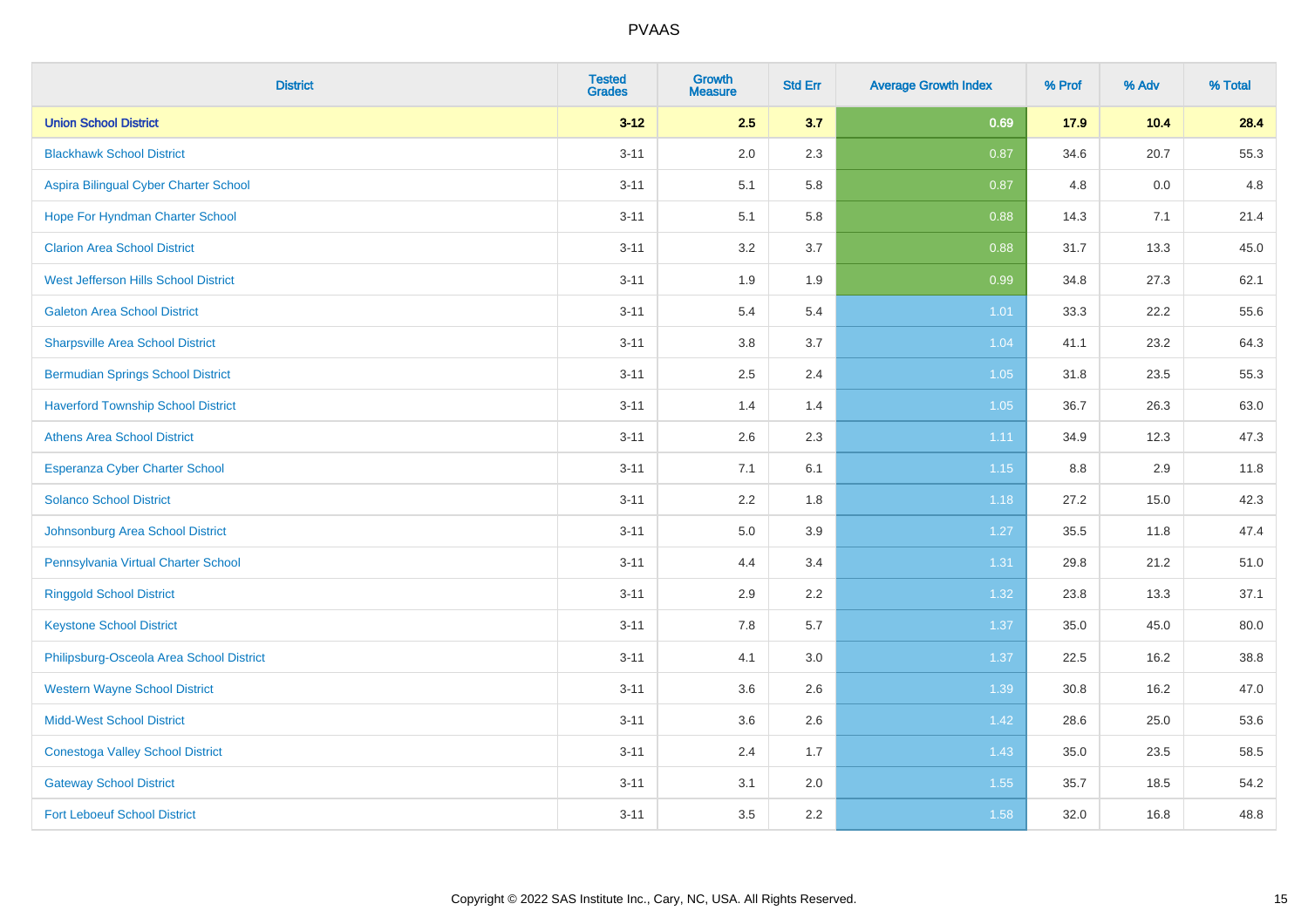| <b>District</b>                                | <b>Tested</b><br><b>Grades</b> | <b>Growth</b><br><b>Measure</b> | <b>Std Err</b> | <b>Average Growth Index</b> | % Prof | % Adv | % Total |
|------------------------------------------------|--------------------------------|---------------------------------|----------------|-----------------------------|--------|-------|---------|
| <b>Union School District</b>                   | $3 - 12$                       | 2.5                             | 3.7            | 0.69                        | 17.9   | 10.4  | 28.4    |
| <b>Salisbury Township School District</b>      | $3 - 11$                       | 5.8                             | 3.6            | 1.62                        | 24.4   | 12.6  | 37.0    |
| <b>Halifax Area School District</b>            | $3 - 11$                       | 5.8                             | 3.5            | 1.64                        | 32.1   | 18.9  | 50.9    |
| <b>Penn-Trafford School District</b>           | $3 - 11$                       | 2.9                             | 1.8            | 1.68                        | 46.3   | 26.2  | 72.5    |
| <b>Port Allegany School District</b>           | $3 - 11$                       | 6.5                             | 3.7            | 1.74                        | 26.4   | 11.3  | 37.7    |
| Mt Lebanon School District                     | $3 - 11$                       | 2.4                             | 1.3            | 1.79                        | 39.3   | 37.4  | 76.8    |
| Leechburg Area School District                 | $3 - 11$                       | 7.0                             | 3.9            | 1.79                        | 37.7   | 4.9   | 42.6    |
| <b>Sayre Area School District</b>              | $3 - 11$                       | 5.8                             | 3.2            | 1.81                        | 30.3   | 21.0  | 51.3    |
| <b>Perkiomen Valley School District</b>        | $3 - 11$                       | 2.7                             | 1.5            | 1.83                        | 35.0   | 25.3  | 60.3    |
| <b>United School District</b>                  | $3 - 11$                       | 6.3                             | 3.3            | 1.89                        | 38.8   | 16.3  | 55.0    |
| <b>Eastern Lebanon County School District</b>  | $3 - 11$                       | 4.0                             | 2.1            | 1.89                        | 23.5   | 11.5  | 35.0    |
| <b>Spring Grove Area School District</b>       | $3 - 11$                       | 3.9                             | 2.0            | 1.90                        | 30.0   | 23.0  | 53.0    |
| South Middleton School District                | $3 - 11$                       | 4.4                             | 2.2            | 1.95                        | 31.1   | 16.4  | 47.5    |
| <b>Keystone Central School District</b>        | $3 - 11$                       | 3.6                             | 1.8            | 2.04                        | 27.1   | 14.6  | 41.8    |
| Northampton Area School District               | $3 - 11$                       | 3.2                             | 1.5            | 2.05                        | 29.8   | 17.9  | 47.7    |
| Northeastern York School District              | $3 - 11$                       | 3.8                             | 1.8            | 2.11                        | 32.7   | 21.0  | 53.7    |
| <b>Muncy School District</b>                   | $3 - 11$                       | 6.9                             | 3.3            | 2.12                        | 37.6   | 18.8  | 56.4    |
| <b>Brookville Area School District</b>         | $3 - 11$                       | 6.8                             | 3.1            | 2.19                        | 46.1   | 14.6  | 60.7    |
| <b>Mastery Charter School - Hardy Williams</b> | $3 - 11$                       | 6.6                             | 3.0            | 2.21                        | 24.7   | 1.2   | 25.9    |
| <b>Blue Ridge School District</b>              | $3 - 11$                       | 8.3                             | 3.7            | 2.24                        | 29.6   | 9.3   | 38.9    |
| East Pennsboro Area School District            | $3 - 11$                       | 4.8                             | 2.1            | 2.26                        | 36.8   | 16.9  | 53.7    |
| <b>Brandywine Heights Area School District</b> | $3 - 11$                       | 5.8                             | 2.6            | 2.27                        | 27.7   | 28.6  | 56.2    |
| Huntingdon Area School District                | $3 - 11$                       | 5.8                             | 2.6            | 2.28                        | 27.8   | 17.4  | 45.2    |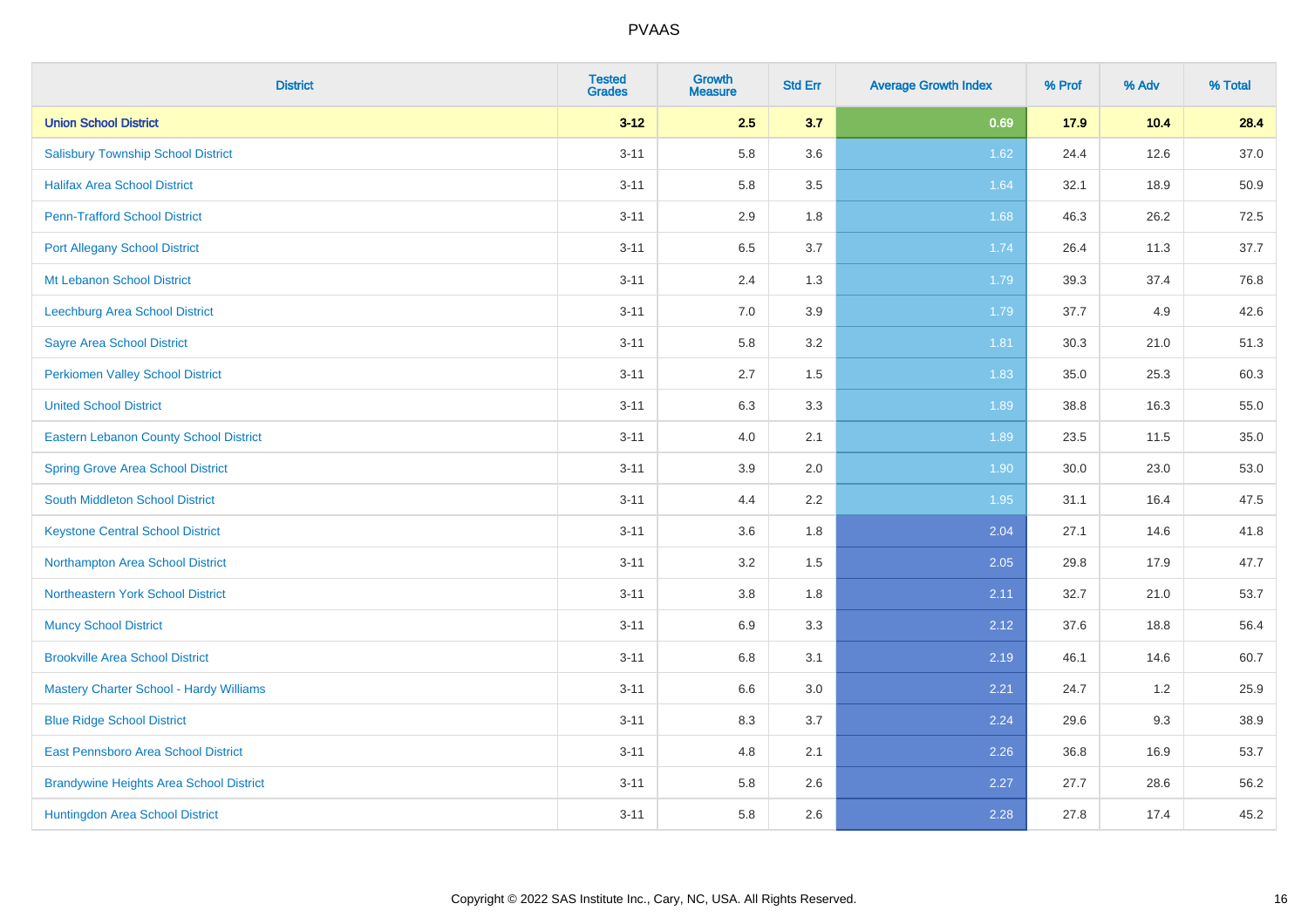| <b>District</b>                           | <b>Tested</b><br><b>Grades</b> | <b>Growth</b><br><b>Measure</b> | <b>Std Err</b> | <b>Average Growth Index</b> | % Prof | % Adv | % Total |
|-------------------------------------------|--------------------------------|---------------------------------|----------------|-----------------------------|--------|-------|---------|
| <b>Union School District</b>              | $3 - 12$                       | 2.5                             | 3.7            | 0.69                        | 17.9   | 10.4  | 28.4    |
| <b>Red Lion Area School District</b>      | $3 - 11$                       | 4.5                             | 1.9            | 2.31                        | 32.3   | 21.5  | 53.8    |
| <b>Bentworth School District</b>          | $3 - 11$                       | 7.0                             | 3.0            | 2.36                        | 26.6   | 17.0  | 43.6    |
| <b>Homer-Center School District</b>       | $3 - 11$                       | $8.8\,$                         | 3.5            | 2.53                        | 38.0   | 17.7  | 55.8    |
| <b>Palisades School District</b>          | $3 - 11$                       | 7.7                             | 2.9            | 2.66                        | 27.8   | 20.3  | 48.1    |
| <b>Bedford Area School District</b>       | $3 - 11$                       | 6.4                             | 2.4            | 2.68                        | 31.0   | 20.6  | 51.6    |
| Saint Marys Area School District          | $3 - 11$                       | $6.0\,$                         | 2.2            | 2.69                        | 35.4   | 18.3  | 53.7    |
| <b>Crawford Central School District</b>   | $3 - 11$                       | 5.7                             | 2.1            | 2.71                        | 26.4   | 15.8  | 42.1    |
| <b>Great Valley School District</b>       | $3 - 11$                       | 5.4                             | 2.0            | 2.77                        | 33.8   | 33.5  | 67.3    |
| <b>Canton Area School District</b>        | $3 - 11$                       | 8.4                             | 2.9            | 2.92                        | 13.8   | 23.0  | 36.8    |
| <b>Bald Eagle Area School District</b>    | $3 - 11$                       | 7.6                             | 2.5            | 3.00                        | 31.6   | 15.6  | 47.3    |
| <b>Line Mountain School District</b>      | $3 - 11$                       | 11.7                            | 3.9            | 3.01                        | 40.4   | 42.3  | 82.7    |
| <b>Lower Dauphin School District</b>      | $3 - 11$                       | 5.3                             | 1.8            | 3.03                        | 30.6   | 26.8  | 57.5    |
| <b>Upper Perkiomen School District</b>    | $3 - 11$                       | 5.7                             | 1.9            | 3.04                        | 25.4   | 19.9  | 45.4    |
| <b>Greenwood School District</b>          | $3 - 11$                       | 11.3                            | 3.6            | 3.14                        | 31.2   | 32.8  | 63.9    |
| <b>Avon Grove Charter School</b>          | $3 - 11$                       | 9.8                             | 3.1            | 3.18                        | 32.4   | 26.0  | 58.4    |
| <b>Penncrest School District</b>          | $3 - 11$                       | 6.0                             | 1.9            | 3.24                        | 31.1   | 16.9  | 48.0    |
| <b>Upper Dauphin Area School District</b> | $3 - 11$                       | 16.5                            | 5.1            | 3.26                        | 37.5   | 26.8  | 64.3    |
| <b>Steel Valley School District</b>       | $3 - 11$                       | 11.1                            | 3.3            | 3.33                        | 34.8   | 10.1  | 44.9    |
| South Fayette Township School District    | $3 - 11$                       | 6.0                             | 1.8            | 3.33                        | 32.2   | 38.3  | 70.5    |
| <b>Bellefonte Area School District</b>    | $3 - 11$                       | 6.7                             | 2.0            | 3.34                        | 28.8   | 21.5  | 50.2    |
| <b>Conrad Weiser Area School District</b> | $3 - 11$                       | 7.1                             | 2.1            | 3.34                        | 28.2   | 14.4  | 42.6    |
| <b>Wilmington Area School District</b>    | $3 - 11$                       | 11.1                            | 3.3            | 3.37                        | 29.8   | 26.2  | 56.0    |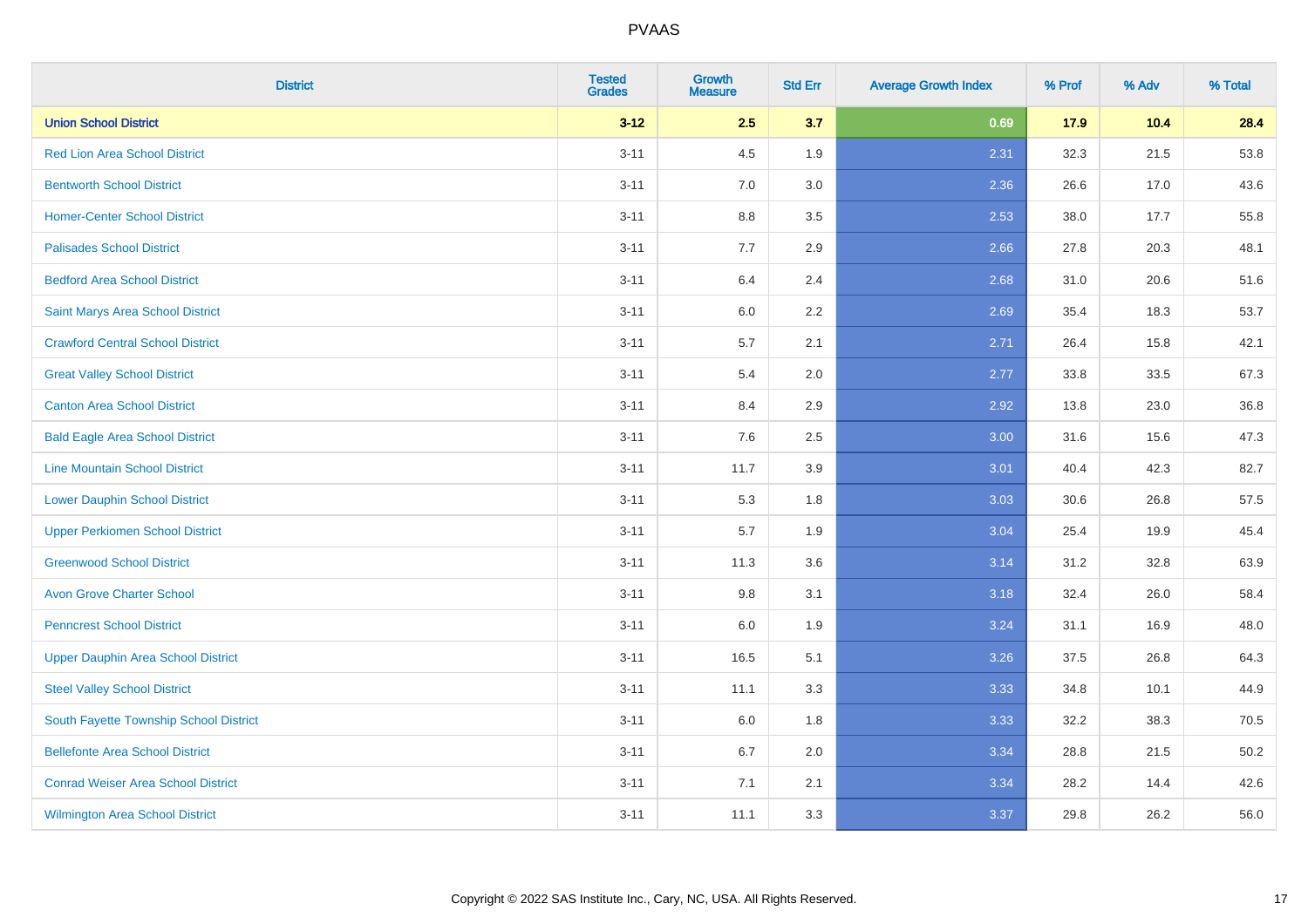| <b>District</b>                                | <b>Tested</b><br><b>Grades</b> | <b>Growth</b><br><b>Measure</b> | <b>Std Err</b> | <b>Average Growth Index</b> | % Prof | % Adv | % Total |
|------------------------------------------------|--------------------------------|---------------------------------|----------------|-----------------------------|--------|-------|---------|
| <b>Union School District</b>                   | $3 - 12$                       | 2.5                             | 3.7            | 0.69                        | 17.9   | 10.4  | 28.4    |
| <b>Fairview School District</b>                | $3 - 11$                       | 8.3                             | 2.4            | 3.43                        | 41.9   | 34.9  | 76.7    |
| <b>North Pocono School District</b>            | $3 - 11$                       | 13.1                            | 3.7            | 3.54                        | 31.4   | 33.3  | 64.7    |
| <b>York Suburban School District</b>           | $3 - 11$                       | 7.4                             | 2.1            | 3.55                        | 24.9   | 31.2  | 56.1    |
| Oil City Area School District                  | $3 - 11$                       | 8.6                             | 2.4            | 3.56                        | 29.1   | 13.1  | 42.2    |
| <b>Reading School District</b>                 | $3 - 11$                       | 4.3                             | 1.2            | 3.71                        | 16.8   | 6.0   | 22.8    |
| <b>Spring Cove School District</b>             | $3 - 11$                       | 9.1                             | 2.4            | 3.77                        | 31.8   | 25.4  | 57.1    |
| <b>Hampton Township School District</b>        | $3 - 11$                       | 7.4                             | 2.0            | 3.79                        | 37.9   | 39.2  | 77.0    |
| <b>Hazleton Area School District</b>           | $3 - 11$                       | 6.0                             | 1.6            | 3.85                        | 20.5   | 9.0   | 29.5    |
| <b>Warrior Run School District</b>             | $3 - 11$                       | 10.5                            | 2.7            | 3.86                        | 34.1   | 16.8  | 50.9    |
| <b>Dallas School District</b>                  | $3 - 11$                       | 8.1                             | 2.1            | 3.87                        | 32.4   | 22.4  | 54.8    |
| <b>Phoenixville Area School District</b>       | $3 - 11$                       | 7.3                             | 1.8            | 3.96                        | 32.3   | 27.6  | 59.8    |
| Abington Heights School District               | $3 - 11$                       | $6.7\,$                         | 1.7            | 4.00                        | 33.8   | 31.7  | 65.5    |
| Downingtown Area School District               | $3 - 11$                       | 4.4                             | 1.1            | 4.06                        | 30.1   | 32.0  | 62.2    |
| <b>Ephrata Area School District</b>            | $3 - 11$                       | 6.8                             | 1.7            | 4.08                        | 31.6   | 17.1  | 48.8    |
| <b>Valley View School District</b>             | $3 - 11$                       | 9.3                             | 2.2            | 4.18                        | 26.6   | 23.1  | 49.7    |
| <b>Laurel School District</b>                  | $3 - 11$                       | 13.0                            | 3.1            | 4.19                        | 30.3   | 15.7  | 46.1    |
| Pennsylvania Leadership Charter School         | $3 - 11$                       | 8.0                             | 1.9            | 4.22                        | 33.1   | 27.8  | 60.9    |
| <b>Wallenpaupack Area School District</b>      | $3 - 11$                       | $8.8\,$                         | 2.1            | 4.28                        | 28.5   | 18.9  | 47.4    |
| <b>Coudersport Area School District</b>        | $3 - 11$                       | 14.8                            | 3.4            | 4.33                        | 34.7   | 28.0  | 62.7    |
| <b>Lower Moreland Township School District</b> | $3 - 11$                       | 8.7                             | 2.0            | 4.35                        | 38.2   | 33.2  | 71.4    |
| <b>Pennsbury School District</b>               | $3 - 11$                       | 5.6                             | 1.3            | 4.38                        | 37.7   | 27.7  | 65.4    |
| Northern York County School District           | $3 - 11$                       | 8.4                             | 1.8            | 4.63                        | 24.3   | 23.1  | 47.4    |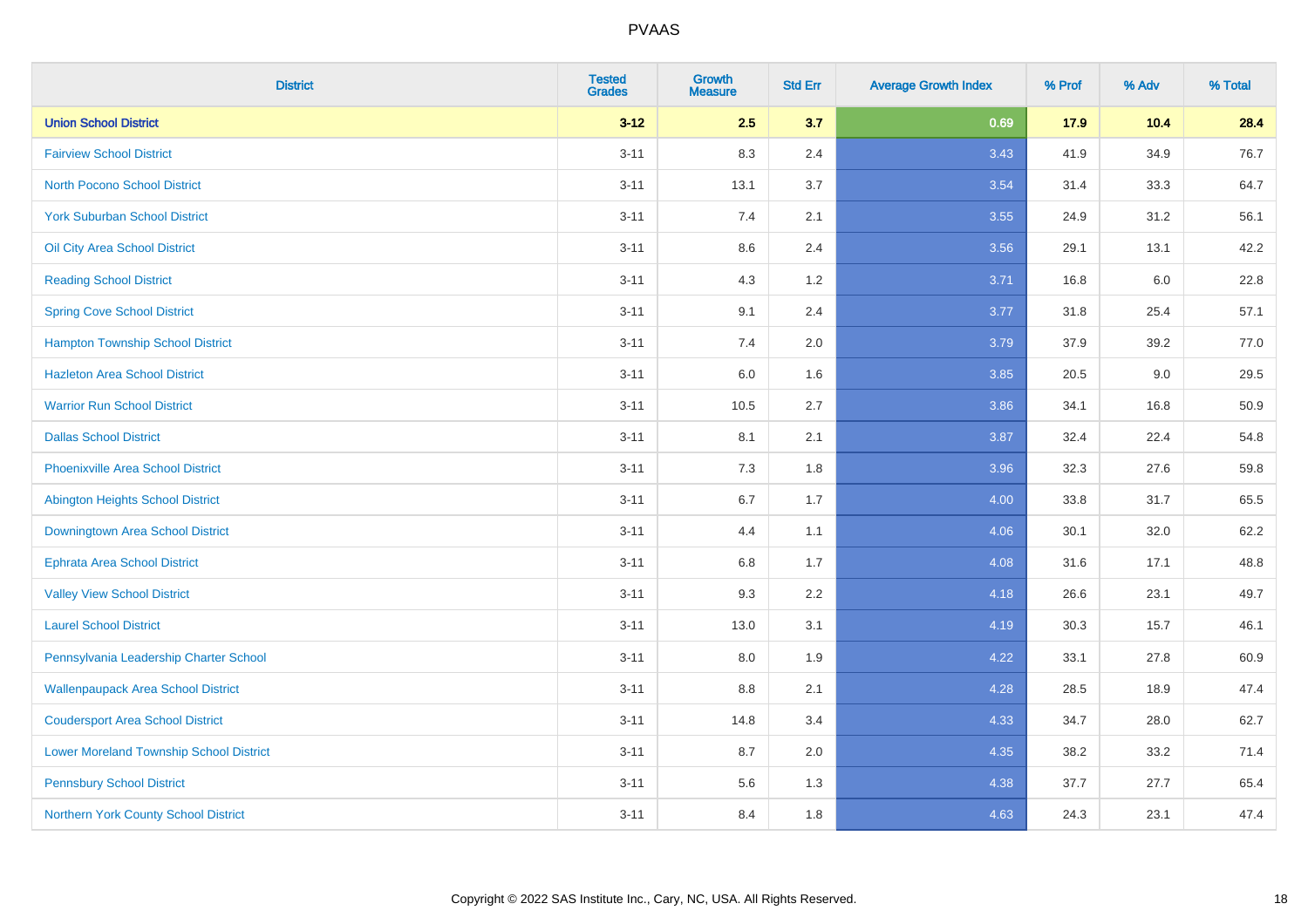| <b>District</b>                              | <b>Tested</b><br><b>Grades</b> | <b>Growth</b><br><b>Measure</b> | <b>Std Err</b> | <b>Average Growth Index</b> | % Prof | % Adv | % Total |
|----------------------------------------------|--------------------------------|---------------------------------|----------------|-----------------------------|--------|-------|---------|
| <b>Union School District</b>                 | $3 - 12$                       | 2.5                             | 3.7            | 0.69                        | 17.9   | 10.4  | 28.4    |
| <b>Stroudsburg Area School District</b>      | $3 - 11$                       | 7.5                             | 1.6            | 4.70                        | 30.4   | 18.3  | 48.7    |
| <b>West Perry School District</b>            | $3 - 11$                       | 11.0                            | 2.3            | 4.76                        | 26.9   | 20.5  | 47.4    |
| <b>Lakeland School District</b>              | $3 - 11$                       | 13.3                            | 2.8            | 4.80                        | 22.2   | 21.2  | 43.4    |
| <b>Penn Manor School District</b>            | $3 - 11$                       | 7.1                             | 1.5            | 4.82                        | 26.7   | 20.5  | 47.2    |
| <b>Iroquois School District</b>              | $3 - 11$                       | 13.6                            | 2.8            | 4.83                        | 33.3   | 16.0  | 49.4    |
| <b>Lehighton Area School District</b>        | $3 - 11$                       | 11.4                            | 2.4            | 4.84                        | 30.5   | 24.9  | 55.3    |
| <b>Belle Vernon Area School District</b>     | $3 - 11$                       | 11.1                            | 2.3            | 4.88                        | 31.6   | 25.4  | 57.1    |
| <b>Quaker Valley School District</b>         | $3 - 11$                       | 12.2                            | 2.5            | 4.90                        | 39.5   | 26.4  | 65.9    |
| <b>Berlin Brothersvalley School District</b> | $3 - 11$                       | 19.6                            | 4.0            | 4.93                        | 28.3   | 41.3  | 69.6    |
| <b>West Branch Area School District</b>      | $3 - 11$                       | 17.0                            | 3.3            | 5.20                        | 47.1   | 19.1  | 66.2    |
| <b>Cornwall-Lebanon School District</b>      | $3 - 11$                       | 8.2                             | 1.6            | 5.24                        | 28.0   | 20.5  | 48.6    |
| Lake-Lehman School District                  | $3 - 11$                       | 14.9                            | 2.8            | 5.34                        | 25.8   | 22.5  | 48.3    |
| <b>Pine-Richland School District</b>         | $3 - 11$                       | 9.3                             | 1.7            | 5.56                        | 42.3   | 35.8  | 78.1    |
| <b>Pequea Valley School District</b>         | $3 - 11$                       | 18.0                            | 3.1            | 5.74                        | 29.2   | 37.5  | 66.7    |
| <b>Harbor Creek School District</b>          | $3 - 11$                       | 13.4                            | 2.3            | 5.80                        | 34.5   | 40.7  | 75.2    |
| <b>Punxsutawney Area School District</b>     | $3 - 11$                       | 15.8                            | 2.7            | 5.83                        | 18.6   | 29.0  | 47.6    |
| <b>Indiana Area School District</b>          | $3 - 11$                       | 12.0                            | 2.0            | 5.98                        | 30.0   | 30.4  | 60.3    |
| <b>Agora Cyber Charter School</b>            | $3 - 11$                       | 14.6                            | 2.4            | 6.03                        | 24.7   | 19.5  | 44.2    |
| <b>Franklin Regional School District</b>     | $3 - 11$                       | 11.3                            | 1.8            | 6.13                        | 30.0   | 35.0  | 65.0    |
| <b>Tuscarora School District</b>             | $3 - 11$                       | 13.4                            | 2.2            | 6.20                        | 37.1   | 26.3  | 63.4    |
| <b>Armstrong School District</b>             | $3 - 11$                       | 9.8                             | 1.6            | 6.22                        | 32.8   | 24.6  | 57.4    |
| <b>Cocalico School District</b>              | $3 - 11$                       | 12.3                            | 1.9            | 6.48                        | 28.2   | 32.3  | 60.5    |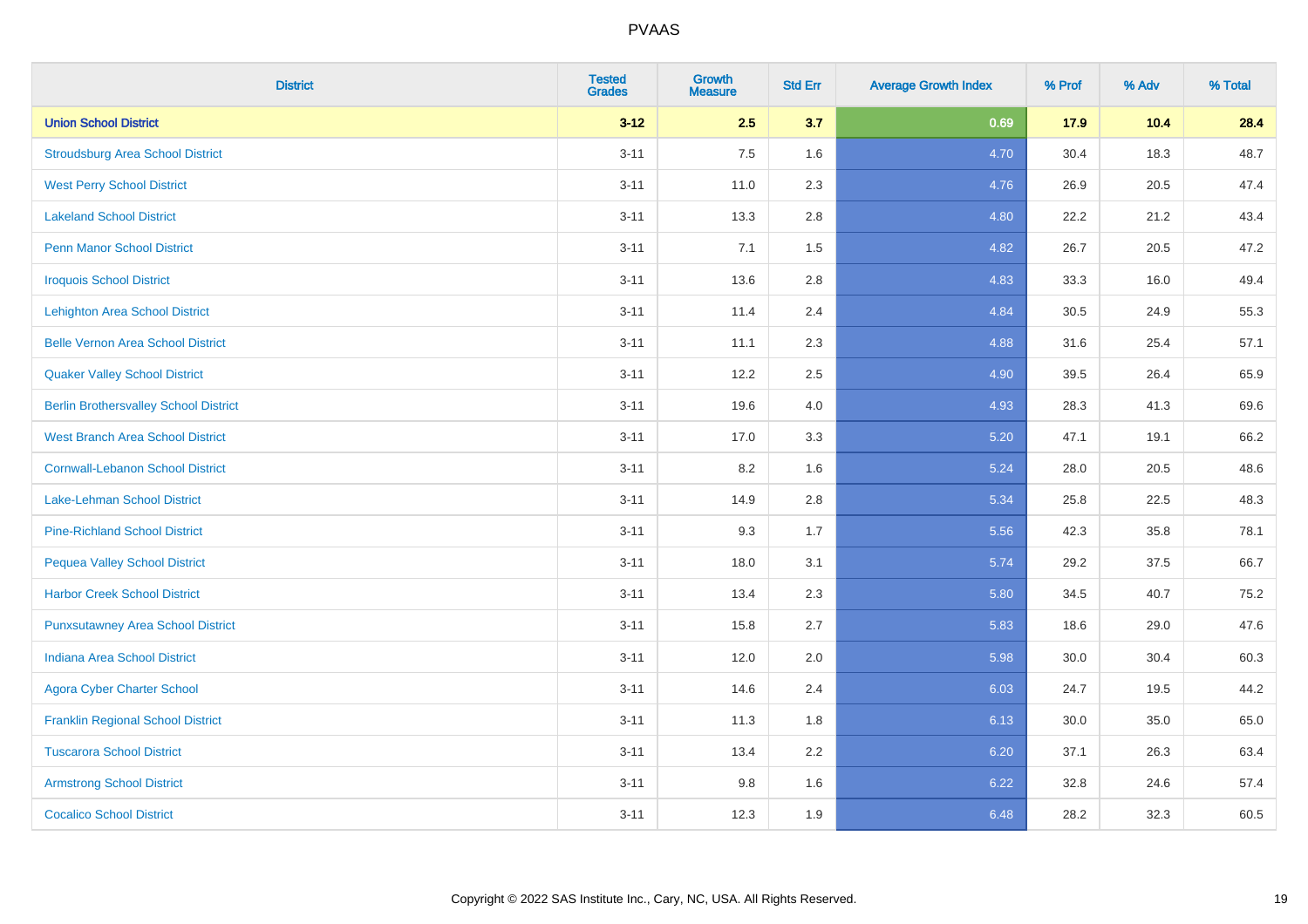| <b>District</b>                               | <b>Tested</b><br><b>Grades</b> | <b>Growth</b><br><b>Measure</b> | <b>Std Err</b> | <b>Average Growth Index</b> | % Prof | % Adv | % Total |
|-----------------------------------------------|--------------------------------|---------------------------------|----------------|-----------------------------|--------|-------|---------|
| <b>Union School District</b>                  | $3 - 12$                       | 2.5                             | 3.7            | 0.69                        | 17.9   | 10.4  | 28.4    |
| <b>Manheim Central School District</b>        | $3 - 11$                       | 12.8                            | 2.0            | 6.52                        | 27.8   | 35.4  | 63.2    |
| <b>Neshaminy School District</b>              | $3 - 11$                       | 8.6                             | 1.3            | 6.56                        | 31.3   | 23.9  | 55.2    |
| <b>Millcreek Township School District</b>     | $3 - 11$                       | 9.1                             | 1.4            | 6.61                        | 34.5   | 30.1  | 64.6    |
| <b>Methacton School District</b>              | $3 - 11$                       | 11.0                            | 1.6            | 6.94                        | 36.0   | 33.6  | 69.6    |
| <b>Whitehall-Coplay School District</b>       | $3 - 11$                       | 11.8                            | 1.7            | 7.06                        | 32.3   | 21.7  | 54.0    |
| <b>Upper Merion Area School District</b>      | $3 - 11$                       | 14.0                            | 2.0            | 7.15                        | 34.4   | 32.6  | 67.0    |
| <b>Danville Area School District</b>          | $3 - 11$                       | 18.4                            | 2.6            | 7.19                        | 32.0   | 46.1  | 78.1    |
| <b>Mountain View School District</b>          | $3 - 11$                       | 24.2                            | 3.4            | 7.20                        | 45.8   | 37.3  | 83.0    |
| <b>East Penn School District</b>              | $3 - 11$                       | 8.9                             | 1.2            | 7.61                        | 32.8   | 26.4  | 59.2    |
| <b>Mifflin County School District</b>         | $3 - 11$                       | 12.3                            | 1.6            | 7.69                        | 35.1   | 15.1  | 50.3    |
| <b>Upper Saint Clair School District</b>      | $3 - 11$                       | 13.8                            | 1.8            | 7.86                        | 32.2   | 44.5  | 76.7    |
| <b>Peters Township School District</b>        | $3 - 11$                       | 14.1                            | 1.7            | 8.16                        | 35.2   | 41.6  | 76.8    |
| <b>Saucon Valley School District</b>          | $3 - 11$                       | 18.9                            | 2.2            | 8.48                        | 26.0   | 39.6  | 65.6    |
| Southern York County School District          | $3 - 11$                       | 15.5                            | 1.8            | 8.48                        | 37.6   | 29.2  | 66.8    |
| <b>Marple Newtown School District</b>         | $3 - 11$                       | 20.6                            | 2.3            | 8.95                        | 31.1   | 42.7  | 73.8    |
| Palmyra Area School District                  | $3 - 11$                       | 16.2                            | 1.8            | 9.02                        | 38.8   | 34.0  | 72.8    |
| <b>Unionville-Chadds Ford School District</b> | $3 - 11$                       | 15.8                            | 1.7            | 9.12                        | 31.2   | 48.0  | 79.2    |
| <b>Wayne Highlands School District</b>        | $3 - 11$                       | 22.5                            | 2.5            | 9.16                        | 33.8   | 40.4  | 74.2    |
| Fox Chapel Area School District               | $3 - 11$                       | 17.6                            | 1.9            | 9.47                        | 22.9   | 52.0  | 74.9    |
| <b>Delaware Valley School District</b>        | $3 - 11$                       | 15.7                            | 1.6            | 9.62                        | 36.7   | 32.1  | 68.8    |
| New Hope-Solebury School District             | $3 - 11$                       | 28.8                            | 2.9            | 9.77                        | 31.6   | 50.0  | 81.6    |
| <b>Hempfield School District</b>              | $3 - 11$                       | 13.4                            | 1.3            | 10.53                       | 29.9   | 36.8  | 66.7    |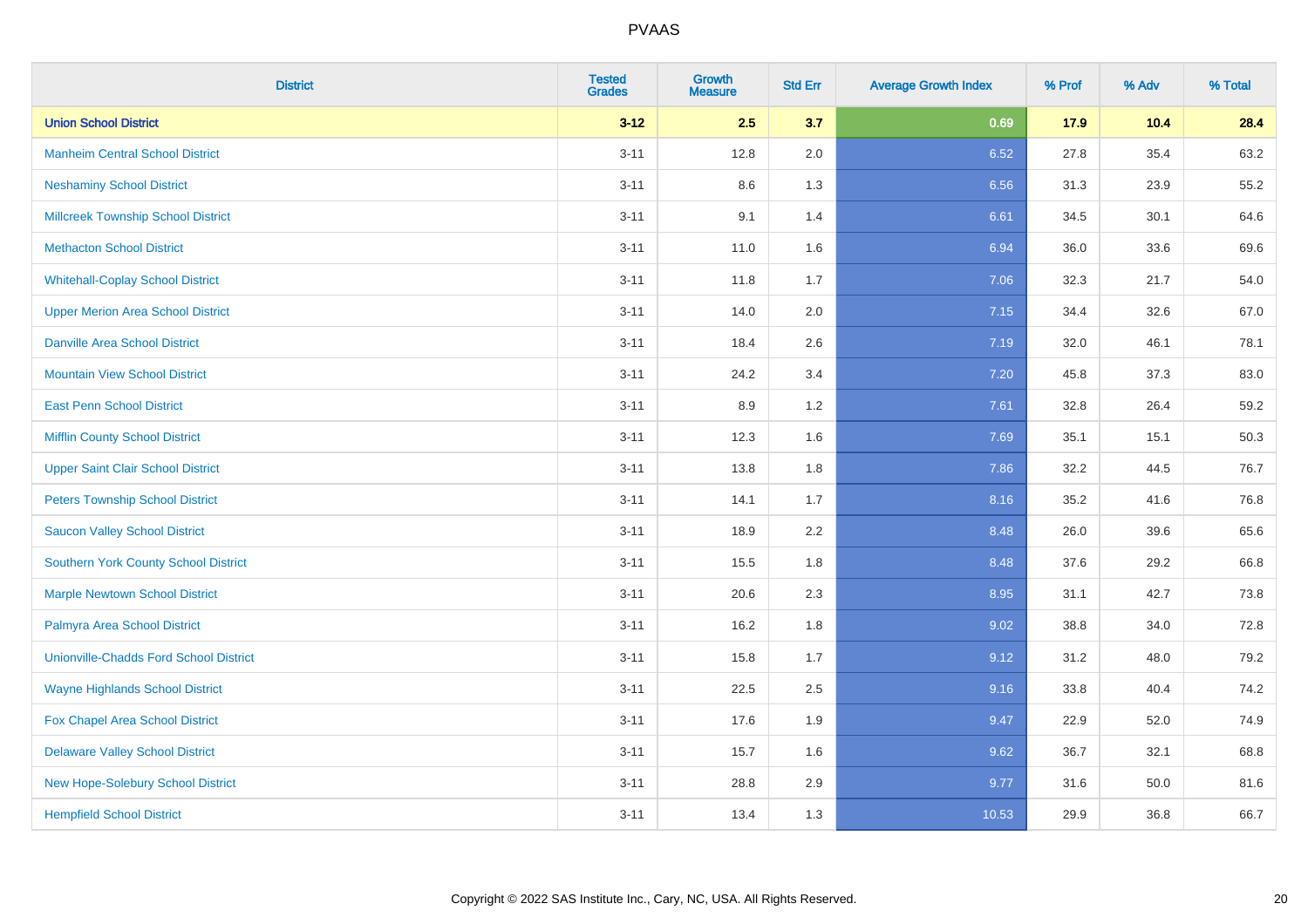| <b>District</b>                           | <b>Tested</b><br><b>Grades</b> | Growth<br><b>Measure</b> | <b>Std Err</b> | <b>Average Growth Index</b> | % Prof | % Adv   | % Total |
|-------------------------------------------|--------------------------------|--------------------------|----------------|-----------------------------|--------|---------|---------|
| <b>Union School District</b>              | $3 - 12$                       | 2.5                      | 3.7            | 0.69                        | 17.9   | 10.4    | 28.4    |
| <b>Warwick School District</b>            | $3 - 11$                       | 21.7                     | 1.8            | 11.76                       | 27.7   | 36.3    | 64.0    |
| <b>Littlestown Area School District</b>   | $3 - 11$                       | 28.7                     | 2.4            | 11.83                       | 38.4   | 29.3    | 67.7    |
| <b>Council Rock School District</b>       | $3 - 11$                       | 13.5                     | 1.1            | 12.27                       | 32.0   | 35.4    | 67.4    |
| <b>Souderton Area School District</b>     | $3 - 11$                       | 18.5                     | 1.4            | 12.86                       | 39.2   | 31.2    | 70.4    |
| <b>Colonial School District</b>           | $3 - 11$                       | 22.1                     | 1.6            | 13.55                       | 27.2   | 43.5    | 70.6    |
| <b>Spring-Ford Area School District</b>   | $3 - 11$                       | 16.6                     | 1.2            | 14.02                       | 30.4   | 45.3    | 75.7    |
| <b>Dallastown Area School District</b>    | $3 - 11$                       | 19.9                     | 1.4            | 14.14                       | 36.8   | 34.2    | 71.0    |
| <b>North Allegheny School District</b>    | $3 - 11$                       | 18.0                     | 1.3            | 14.25                       | 30.5   | 42.9    | 73.4    |
| <b>Lower Merion School District</b>       | $3 - 11$                       | 18.9                     | 1.2            | 15.42                       | 29.4   | 48.6    | 78.0    |
| North Penn School District                | $3 - 11$                       | 17.6                     | 1.0            | 17.53                       | 30.8   | 35.7    | 66.4    |
| <b>Central Bucks School District</b>      | $3 - 11$                       | 15.5                     | 0.9            | 17.94                       | 34.8   | 41.4    | 76.2    |
| <b>State College Area School District</b> | $3 - 11$                       | 24.5                     | 1.3            | 18.59                       | 31.9   | 46.9    | 78.8    |
| Norristown Area School District           | $3 - 12$                       | $-25.4$                  | 1.7            | $-15.35$                    | 10.6   | 1.8     | 12.4    |
| Philadelphia City School District         | $3 - 12$                       | $-7.8$                   | 0.6            | $-13.43$                    | 16.4   | 6.5     | 22.9    |
| <b>Allentown City School District</b>     | $3-12$                         | $-16.9$                  | 1.4            | $-12.37$                    | 5.9    | 0.4     | 6.3     |
| <b>York City School District</b>          | $3 - 12$                       | $-17.7$                  | 1.8            | $-10.05$                    | 3.2    | 0.7     | 3.9     |
| Ambridge Area School District             | $3 - 12$                       | $-19.4$                  | 2.5            | $-7.64$                     | 23.2   | 5.6     | 28.9    |
| <b>Lancaster School District</b>          | $3-12$                         | $-10.0$                  | 1.4            | $-7.22$                     | 9.0    | 3.9     | 12.8    |
| <b>Hempfield Area School District</b>     | $3 - 12$                       | $-10.2$                  | 1.6            | $-6.37$                     | 28.1   | 19.2    | 47.3    |
| <b>New Castle Area School District</b>    | $3 - 12$                       | $-13.6$                  | 2.3            | $-5.99$                     | 17.6   | $2.0\,$ | 19.5    |
| <b>West Mifflin Area School District</b>  | $3 - 12$                       | $-11.9$                  | 2.5            | $-4.77$                     | 15.9   | 4.0     | 19.9    |
| <b>Interboro School District</b>          | $3 - 12$                       | $-8.4$                   | 2.0            | $-4.27$                     | 27.6   | 6.4     | 34.1    |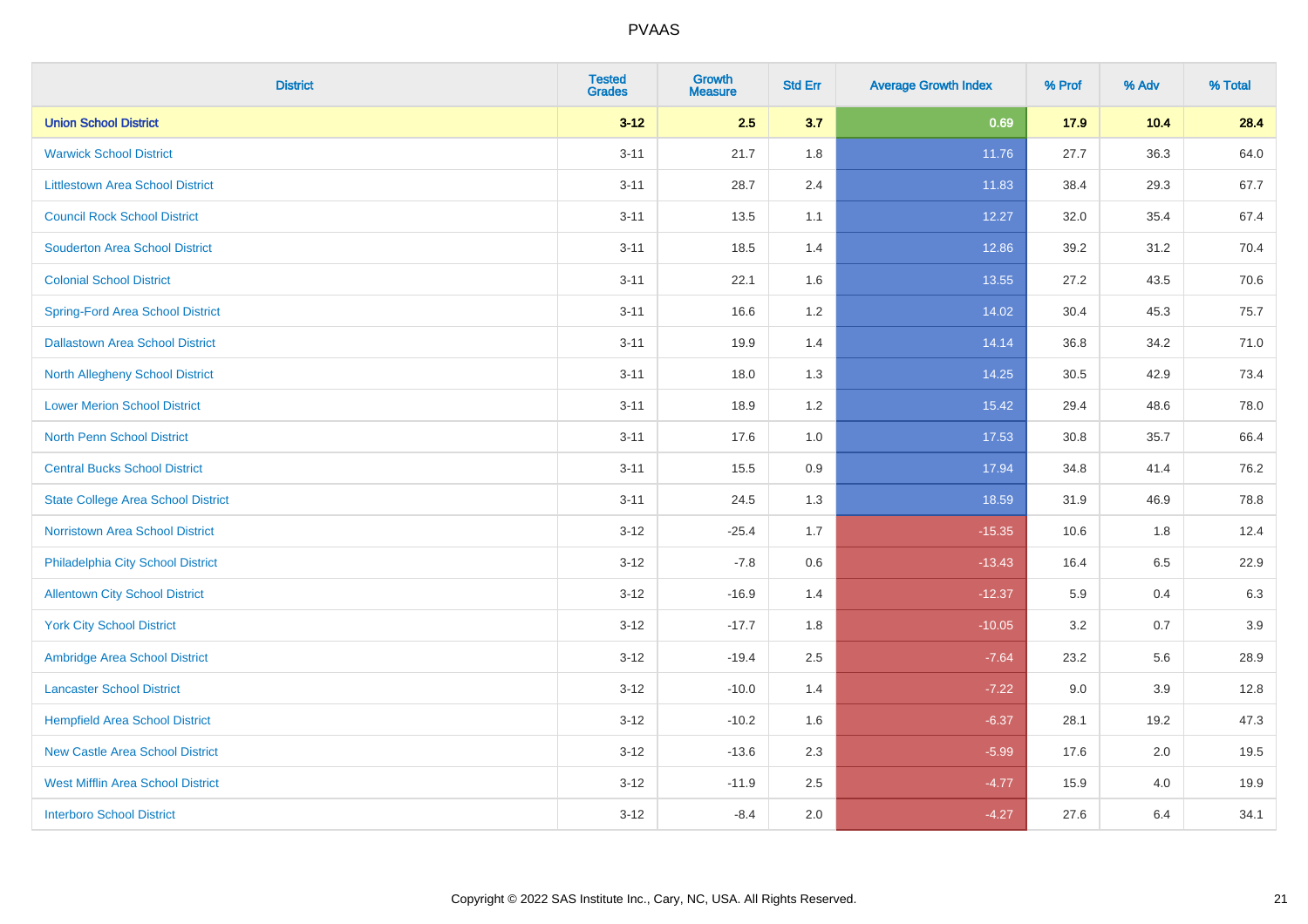| <b>District</b>                                        | <b>Tested</b><br><b>Grades</b> | <b>Growth</b><br><b>Measure</b> | <b>Std Err</b> | <b>Average Growth Index</b> | % Prof | % Adv | % Total |
|--------------------------------------------------------|--------------------------------|---------------------------------|----------------|-----------------------------|--------|-------|---------|
| <b>Union School District</b>                           | $3 - 12$                       | 2.5                             | 3.7            | 0.69                        | 17.9   | 10.4  | 28.4    |
| <b>Panther Valley School District</b>                  | $3 - 12$                       | $-13.3$                         | 3.2            | $-4.10$                     | 31.5   | 4.1   | 35.6    |
| <b>Scranton School District</b>                        | $3 - 12$                       | $-10.1$                         | 2.5            | $-4.04$                     | 20.0   | 7.7   | 27.7    |
| <b>Tussey Mountain School District</b>                 | $3 - 12$                       | $-13.0$                         | 3.3            | $-3.93$                     | 11.1   | 3.2   | 14.3    |
| <b>Grove City Area School District</b>                 | $3 - 12$                       | $-8.8$                          | 2.3            | $-3.89$                     | 25.6   | 16.4  | 42.0    |
| <b>Old Forge School District</b>                       | $3 - 12$                       | $-11.3$                         | 3.1            | $-3.62$                     | 28.6   | 13.2  | 41.8    |
| <b>West York Area School District</b>                  | $3-12$                         | $-9.8$                          | 2.7            | $-3.57$                     | 21.9   | 10.9  | 32.8    |
| Montoursville Area School District                     | $3 - 12$                       | $-8.4$                          | 2.6            | $-3.17$                     | 38.8   | 18.2  | 57.0    |
| <b>Erie City School District</b>                       | $3 - 12$                       | $-4.5$                          | 1.4            | $-3.09$                     | 13.4   | 6.7   | 20.1    |
| <b>Quakertown Community School District</b>            | $3 - 12$                       | $-4.3$                          | 1.5            | $-2.79$                     | 33.8   | 20.1  | 53.8    |
| <b>Clarion-Limestone Area School District</b>          | $3 - 12$                       | $-10.0$                         | 3.6            | $-2.76$                     | 28.3   | 20.0  | 48.3    |
| Selinsgrove Area School District                       | $3 - 12$                       | $-5.7$                          | 2.1            | $-2.74$                     | 25.4   | 13.9  | 39.2    |
| <b>Turkeyfoot Valley Area School District</b>          | $3 - 12$                       | $-15.4$                         | 5.8            | $-2.66$                     | 3.8    | 3.8   | $7.6$   |
| <b>Union City Area School District</b>                 | $3 - 12$                       | $-8.7$                          | 3.3            | $-2.59$                     | 29.7   | 10.9  | 40.6    |
| <b>Greater Nanticoke Area School District</b>          | $3 - 12$                       | $-6.8$                          | 2.6            | $-2.58$                     | 15.2   | 8.9   | 24.1    |
| Catasauqua Area School District                        | $3 - 12$                       | $-7.3$                          | 2.8            | $-2.58$                     | 27.1   | 11.2  | 38.3    |
| Pocono Mountain School District                        | $3 - 12$                       | $-4.3$                          | 1.8            | $-2.43$                     | 35.5   | 17.1  | 52.6    |
| <b>Pottsville Area School District</b>                 | $3 - 12$                       | $-4.9$                          | 2.1            | $-2.36$                     | 21.8   | 7.9   | 29.6    |
| <b>Bristol Borough School District</b>                 | $3 - 12$                       | $-5.9$                          | 2.9            | $-2.00$                     | 27.8   | 3.3   | 31.1    |
| Lincoln Leadership Academy Charter School              | $3 - 12$                       | $-7.4$                          | 3.7            | $-1.99$                     | 6.4    | 2.1   | 8.5     |
| <b>Chester Charter Scholars Academy Charter School</b> | $3 - 12$                       | $-6.2$                          | 3.3            | $-1.88$                     | 2.2    | 0.0   | 2.2     |
| <b>Twin Valley School District</b>                     | $3 - 12$                       | $-3.2$                          | 1.9            | $-1.68$                     | 38.8   | 19.8  | 58.6    |
| <b>Woodland Hills School District</b>                  | $3 - 12$                       | $-4.2$                          | 2.5            | $-1.66$                     | 10.1   | 1.4   | 11.5    |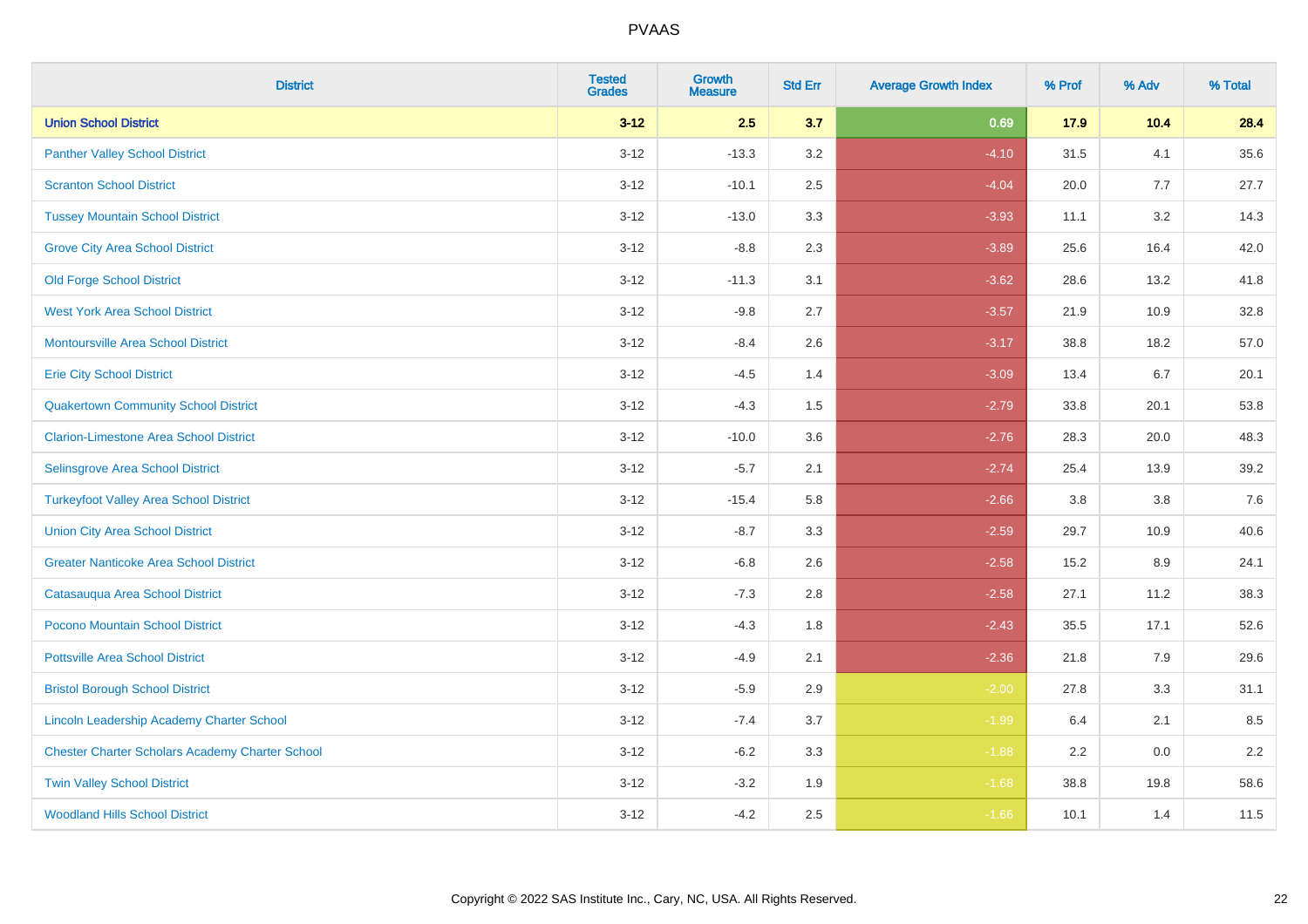| <b>District</b>                                 | <b>Tested</b><br><b>Grades</b> | <b>Growth</b><br><b>Measure</b> | <b>Std Err</b> | <b>Average Growth Index</b> | % Prof | % Adv | % Total |
|-------------------------------------------------|--------------------------------|---------------------------------|----------------|-----------------------------|--------|-------|---------|
| <b>Union School District</b>                    | $3 - 12$                       | 2.5                             | 3.7            | 0.69                        | 17.9   | 10.4  | 28.4    |
| <b>Conemaugh Valley School District</b>         | $3 - 12$                       | $-6.3$                          | 4.1            | $-1.54$                     | 23.7   | 5.1   | 28.8    |
| <b>Keystone Education Center Charter School</b> | $3 - 12$                       | $-6.5$                          | 5.1            | $-1.28$                     | 0.0    | 0.0   | 0.0     |
| <b>Millville Area School District</b>           | $3 - 12$                       | $-5.6$                          | 4.4            | $-1.26$                     | 31.4   | 11.4  | 42.9    |
| <b>Cameron County School District</b>           | $3 - 12$                       | $-5.0$                          | 4.4            | $-1.12$                     | 34.9   | 4.8   | 39.7    |
| <b>Wyomissing Area School District</b>          | $3 - 12$                       | $-2.4$                          | 2.6            | $-0.92$                     | 25.6   | 28.1  | 53.7    |
| <b>Conneaut School District</b>                 | $3 - 12$                       | $-2.3$                          | 2.6            | $-0.91$                     | 27.4   | 9.7   | 37.1    |
| <b>Bradford Area School District</b>            | $3 - 12$                       | $-1.8$                          | 2.3            | $-0.79$                     | 31.2   | 16.7  | 47.9    |
| <b>Roberto Clemente Charter School</b>          | $3 - 12$                       | $-3.3$                          | 4.1            | $-0.79$                     | 22.7   | 4.6   | 27.3    |
| <b>Bangor Area School District</b>              | $3-12$                         | $-1.2$                          | 2.0            | $-0.60$                     | 25.8   | 12.7  | 38.5    |
| Penns Manor Area School District                | $3-12$                         | $-1.9$                          | 3.5            | $-0.55$                     | 24.2   | 3.8   | 28.0    |
| <b>Forest City Regional School District</b>     | $3 - 12$                       | $-1.2$                          | 3.6            | $-0.33$                     | 26.5   | 8.2   | 34.7    |
| <b>Columbia Borough School District</b>         | $3 - 12$                       | $-1.1$                          | 3.6            | $-0.31$                     | 17.2   | 1.7   | 19.0    |
| <b>Cranberry Area School District</b>           | $3-12$                         | $-0.9$                          | 3.1            | $-0.29$                     | 25.5   | 9.7   | 35.2    |
| <b>Altoona Area School District</b>             | $3 - 12$                       | 0.1                             | 1.5            | 0.07                        | 29.0   | 13.8  | 42.8    |
| <b>Central Columbia School District</b>         | $3 - 12$                       | 0.3                             | 2.3            | 0.12                        | 25.4   | 37.6  | 63.0    |
| <b>Tulpehocken Area School District</b>         | $3-12$                         | 1.0                             | 4.9            | 0.20                        | 11.5   | 23.1  | 34.6    |
| <b>Ridley School District</b>                   | $3 - 12$                       | 0.3                             | 1.6            | 0.21                        | 32.0   | 10.7  | 42.6    |
| <b>Wilson School District</b>                   | $3 - 12$                       | $0.5\,$                         | 1.5            | 0.32                        | 30.4   | 25.5  | 55.9    |
| <b>Avella Area School District</b>              | $3 - 12$                       | 1.6                             | 4.7            | 0.34                        | 34.8   | 7.2   | 42.0    |
| <b>Annville-Cleona School District</b>          | $3 - 12$                       | 1.1                             | 2.4            | 0.45                        | 34.8   | 13.6  | 48.5    |
| Daniel Boone Area School District               | $3 - 12$                       | $0.9\,$                         | 1.9            | 0.46                        | 28.9   | 22.0  | 51.0    |
| <b>Union School District</b>                    | $3 - 12$                       | 2.5                             | 3.7            | 0.69                        | 17.9   | 10.4  | 28.4    |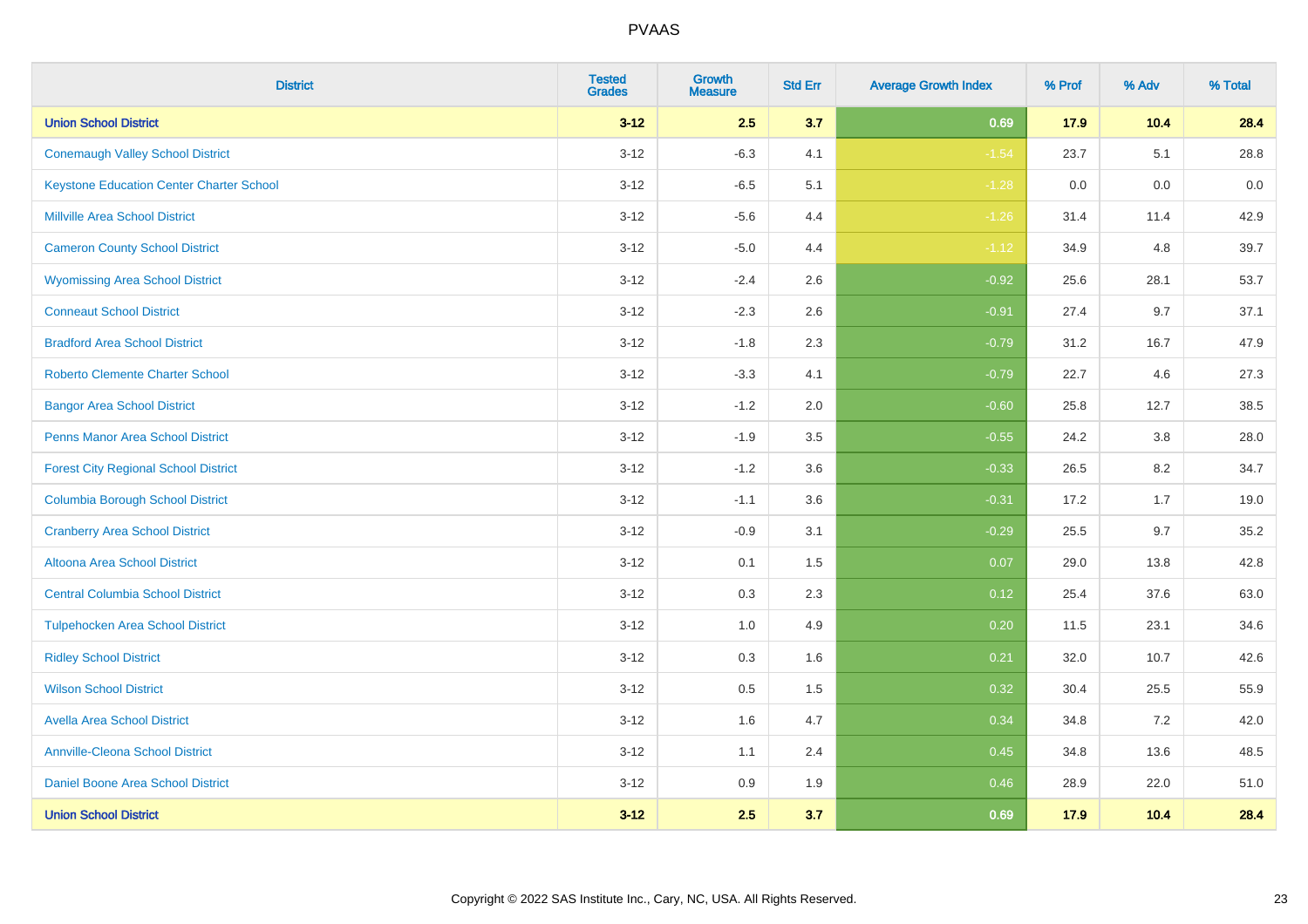| <b>District</b>                                 | <b>Tested</b><br><b>Grades</b> | <b>Growth</b><br><b>Measure</b> | <b>Std Err</b> | <b>Average Growth Index</b> | % Prof | % Adv   | % Total |
|-------------------------------------------------|--------------------------------|---------------------------------|----------------|-----------------------------|--------|---------|---------|
| <b>Union School District</b>                    | $3 - 12$                       | 2.5                             | 3.7            | 0.69                        | 17.9   | 10.4    | 28.4    |
| <b>North Clarion County School District</b>     | $3 - 12$                       | 3.4                             | 4.1            | 0.83                        | 45.0   | 18.8    | 63.8    |
| <b>Pottstown School District</b>                | $3 - 12$                       | 2.0                             | 2.2            | 0.88                        | 19.4   | $6.2\,$ | 25.6    |
| <b>Eastern Lancaster County School District</b> | $3 - 12$                       | 2.9                             | 3.2            | 0.91                        | 35.2   | 36.4    | 71.6    |
| <b>Brownsville Area School District</b>         | $3 - 12$                       | 3.9                             | 3.8            | 1.04                        | 22.0   | 8.5     | 30.5    |
| People For People Charter School                | $3 - 12$                       | 6.4                             | 5.6            | 1.15                        | 2.4    | 0.0     | 2.4     |
| <b>Newport School District</b>                  | $3 - 12$                       | $3.8\,$                         | 3.3            | 1.17                        | 38.8   | 10.4    | 49.2    |
| <b>Upper Dublin School District</b>             | $3 - 12$                       | 2.1                             | 1.8            | 1.19                        | 34.7   | 30.0    | 64.7    |
| <b>Purchase Line School District</b>            | $3 - 12$                       | 4.3                             | 3.3            | 1.30                        | 32.3   | 9.0     | 41.4    |
| <b>Chestnut Ridge School District</b>           | $3 - 12$                       | 4.0                             | 2.9            | 1.38                        | 33.2   | 11.0    | 44.2    |
| <b>Conemaugh Township Area School District</b>  | $3 - 12$                       | 4.8                             | 3.5            | 1.39                        | 30.9   | 27.8    | 58.8    |
| Susquehanna Township School District            | $3 - 12$                       | 3.9                             | 2.7            | 1.45                        | 19.0   | 13.1    | 32.0    |
| <b>Northern Potter School District</b>          | $3 - 12$                       | 6.8                             | 4.6            | 1.48                        | 30.6   | 11.1    | 41.7    |
| <b>South Western School District</b>            | $3-12$                         | 2.5                             | 1.7            | 1.48                        | 36.2   | 19.7    | 55.9    |
| <b>Smethport Area School District</b>           | $3 - 12$                       | 5.8                             | 3.8            | 1.52                        | 24.6   | 20.0    | 44.6    |
| <b>Waynesboro Area School District</b>          | $3-12$                         | 3.0                             | 1.8            | 1.67                        | 26.0   | 23.5    | 49.5    |
| <b>West Shore School District</b>               | $3-12$                         | 2.2                             | 1.3            | 1.68                        | 31.8   | 15.2    | 47.1    |
| <b>Wyalusing Area School District</b>           | $3 - 12$                       | 5.7                             | 3.2            | 1.78                        | 38.6   | 12.9    | 51.4    |
| <b>Oswayo Valley School District</b>            | $3 - 12$                       | 9.9                             | 5.1            | 1.93                        | 26.5   | 44.1    | 70.6    |
| Pennsylvania Distance Learning Charter School   | $3-12$                         | 6.8                             | 3.4            | 1.99                        | 19.8   | $6.2\,$ | 25.9    |
| <b>Mckeesport Area School District</b>          | $3-12$                         | 4.6                             | 2.2            | 2.14                        | 21.1   | 4.4     | 25.5    |
| Northern Lehigh School District                 | $3 - 12$                       | 6.1                             | 2.5            | 2.42                        | 21.4   | 18.0    | 39.3    |
| Northern Tioga School District                  | $3-12$                         | 6.8                             | 2.6            | 2.64                        | 25.0   | 16.9    | 41.9    |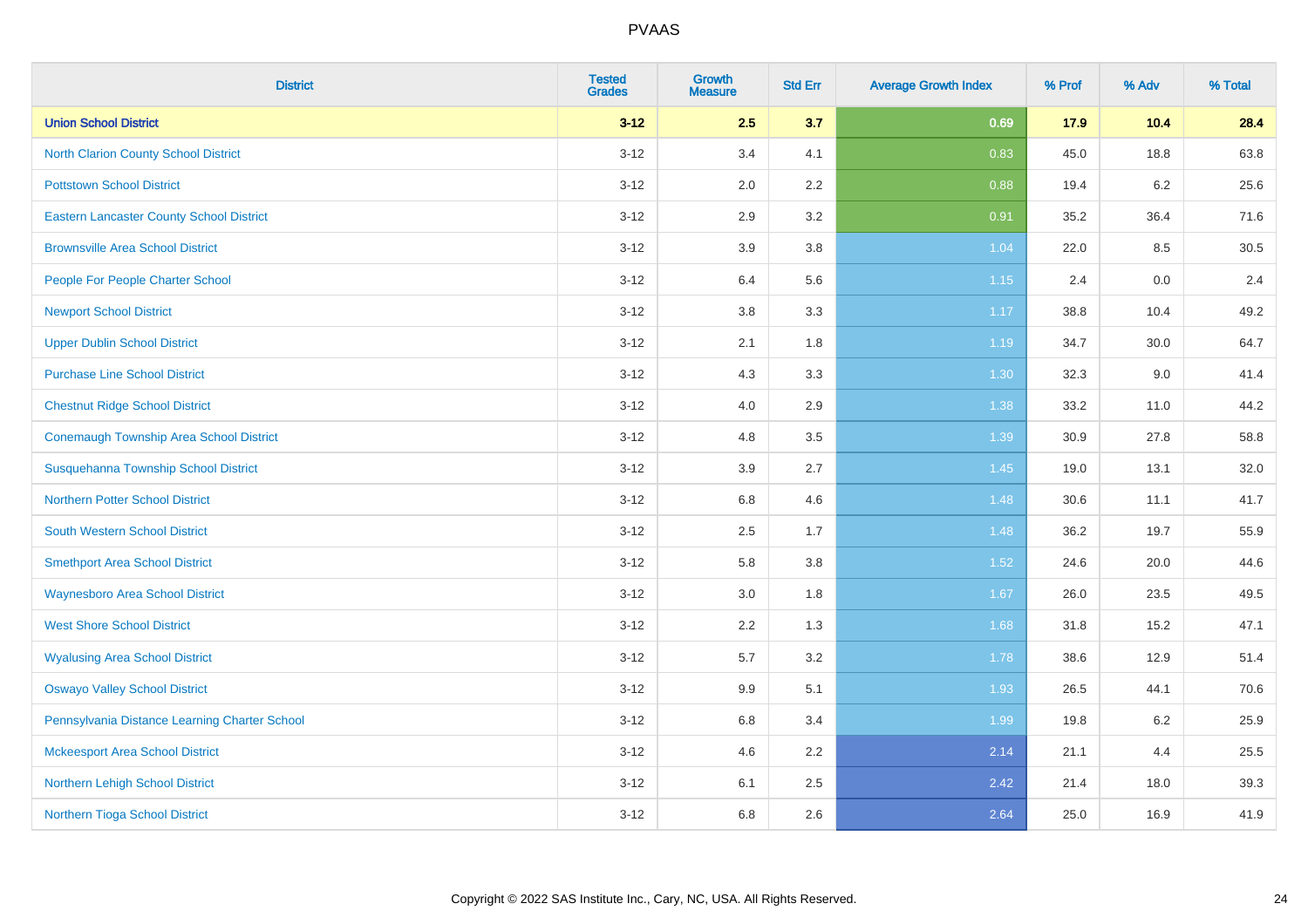| <b>District</b>                           | <b>Tested</b><br><b>Grades</b> | <b>Growth</b><br><b>Measure</b> | <b>Std Err</b> | <b>Average Growth Index</b> | % Prof | % Adv | % Total |
|-------------------------------------------|--------------------------------|---------------------------------|----------------|-----------------------------|--------|-------|---------|
| <b>Union School District</b>              | $3 - 12$                       | 2.5                             | 3.7            | 0.69                        | 17.9   | 10.4  | 28.4    |
| <b>Tamaqua Area School District</b>       | $3 - 12$                       | 6.5                             | 2.4            | 2.72                        | 34.3   | 17.5  | 51.8    |
| <b>Donegal School District</b>            | $3 - 12$                       | 5.9                             | 2.2            | 2.72                        | 34.1   | 23.1  | 57.2    |
| <b>Apollo-Ridge School District</b>       | $3-12$                         | 9.5                             | 3.0            | 3.23                        | 34.0   | 9.4   | 43.4    |
| <b>Kutztown Area School District</b>      | $3-12$                         | 9.3                             | 2.8            | 3.34                        | 38.5   | 14.6  | 53.2    |
| <b>William Penn School District</b>       | $3 - 12$                       | 7.0                             | 1.9            | 3.61                        | 14.0   | 7.2   | 21.3    |
| <b>Dover Area School District</b>         | $3 - 12$                       | 7.1                             | 1.9            | 3.78                        | 33.0   | 18.7  | 51.7    |
| <b>Juniata County School District</b>     | $3-12$                         | 7.7                             | 2.0            | 3.81                        | 22.9   | 18.9  | 41.8    |
| <b>Radnor Township School District</b>    | $3-12$                         | 7.5                             | 1.9            | 4.03                        | 33.0   | 38.3  | 71.3    |
| <b>Elizabethtown Area School District</b> | $3 - 12$                       | 7.1                             | 1.7            | 4.19                        | 36.4   | 27.6  | 64.0    |
| <b>West Allegheny School District</b>     | $3 - 12$                       | 8.6                             | 2.0            | 4.34                        | 37.3   | 27.2  | 64.5    |
| <b>Conewago Valley School District</b>    | $3 - 12$                       | 7.6                             | 1.7            | 4.46                        | 41.3   | 19.4  | 60.6    |
| <b>Easton Area School District</b>        | $3 - 12$                       | 6.3                             | 1.3            | 4.91                        | 24.1   | 13.0  | 37.1    |
| Pen Argyl Area School District            | $3 - 12$                       | 12.8                            | 2.5            | 5.10                        | 28.5   | 23.8  | 52.3    |
| Penns Valley Area School District         | $3-12$                         | 14.1                            | 2.6            | 5.33                        | 29.6   | 23.3  | 52.9    |
| <b>Hermitage School District</b>          | $3 - 12$                       | 14.0                            | 2.5            | 5.59                        | 34.0   | 27.0  | 61.0    |
| <b>Lampeter-Strasburg School District</b> | $3 - 12$                       | 11.0                            | 1.9            | 5.69                        | 35.4   | 32.3  | 67.7    |
| <b>Camp Hill School District</b>          | $3-12$                         | 20.7                            | 2.9            | 7.00                        | 32.3   | 41.4  | 73.7    |
| <b>Manheim Township School District</b>   | $3 - 12$                       | 10.9                            | 1.5            | 7.51                        | 30.9   | 31.0  | 61.9    |
| <b>Upper Darby School District</b>        | $3-12$                         | 11.2                            | 1.4            | 8.28                        | 23.8   | 11.8  | 35.6    |
| <b>Central York School District</b>       | $3 - 12$                       | 12.9                            | 1.5            | 8.64                        | 31.4   | 24.1  | 55.5    |
| <b>Loyalsock Township School District</b> | $3 - 12$                       | 26.7                            | 2.7            | 9.92                        | 36.8   | 35.1  | 71.9    |
| <b>Tyrone Area School District</b>        | $3 - 12$                       | 29.2                            | 2.3            | 12.86                       | 36.6   | 29.1  | 65.7    |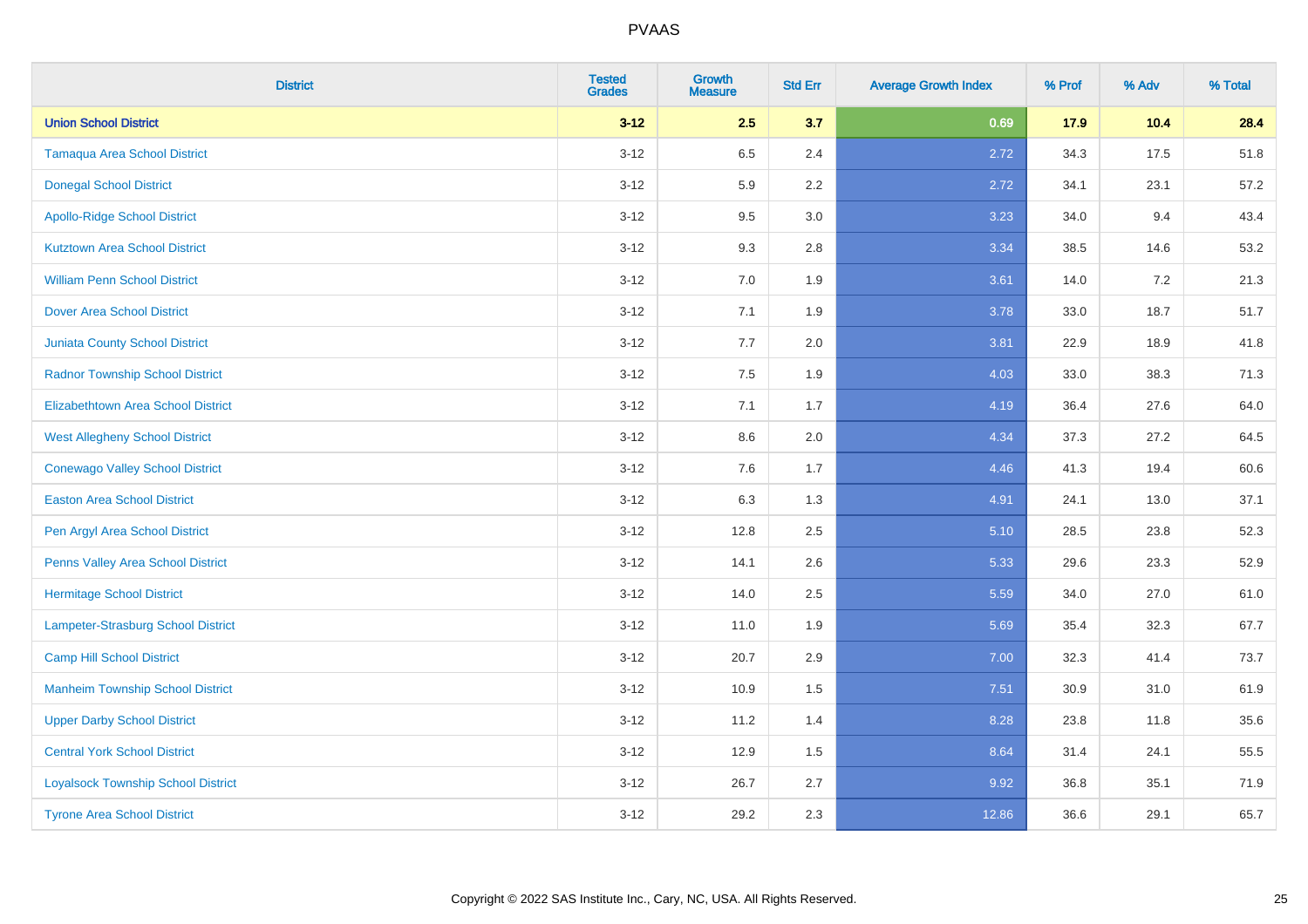| <b>District</b>                                                       | <b>Tested</b><br><b>Grades</b> | <b>Growth</b><br><b>Measure</b> | <b>Std Err</b> | <b>Average Growth Index</b> | % Prof | % Adv | % Total |
|-----------------------------------------------------------------------|--------------------------------|---------------------------------|----------------|-----------------------------|--------|-------|---------|
| <b>Union School District</b>                                          | $3 - 12$                       | 2.5                             | 3.7            | 0.69                        | 17.9   | 10.4  | 28.4    |
| <b>Cumberland Valley School District</b>                              | $3 - 12$                       | 18.6                            | 1.2            | 15.79                       | 31.3   | 39.2  | 70.5    |
| <b>Environmental Charter School At Frick Park</b>                     | $3-9$                          | $-6.2$                          | 3.7            | $-1.67$                     | 25.9   | 3.4   | 29.3    |
| Esperanza Academy Charter School                                      | $4 - 11$                       | 2.1                             | 2.1            | 1.01                        | 14.2   | 3.6   | 17.8    |
| <b>Mastery Charter School - Pickett Campus</b>                        | $6 - 10$                       | 2.7                             | 4.2            | 0.65                        | 20.6   | 0.0   | 20.6    |
| <b>Innovative Arts Academy Charter School</b>                         | $6 - 11$                       | $-7.2$                          | 2.5            | $-2.83$                     | 2.0    | 0.0   | 2.0     |
| La Academia Partnership Charter School                                | $6 - 11$                       | $-15.5$                         | 5.7            | $-2.70$                     | 2.3    | 0.0   | $2.3\,$ |
| Perseus House Charter School Of Excellence                            | $6 - 11$                       | $-6.4$                          | 2.6            | $-2.50$                     | 0.9    | 0.0   | 0.9     |
| Urban Pathways 6-12 Charter School                                    | $6 - 11$                       | $-4.1$                          | 5.7            | $-0.72$                     | 0.0    | 0.0   | 0.0     |
| <b>Evergreen Community Charter School</b>                             | $6 - 11$                       | $-1.1$                          | 4.7            | $-0.23$                     | 34.6   | 26.9  | 61.5    |
| Boys Latin Of Philadelphia Charter School                             | $6 - 12$                       | $-8.0$                          | 2.7            | $-3.02$                     | 1.4    | 0.0   | 1.4     |
| Center For Student Learning Charter School At Pennsbury               | $6 - 12$                       | $-3.3$                          | 6.0            | $-0.55$                     | 23.1   | 0.0   | 23.1    |
| Dr Robert Ketterer Charter School Inc                                 | $6 - 12$                       | 7.1                             | 4.3            | 1.66                        | 7.3    | 1.7   | 9.0     |
| 21st Century Cyber Charter School                                     | $6 - 12$                       | 6.6                             | 2.1            | 3.16                        | 29.0   | 21.8  | 50.8    |
| <b>Mastery Charter School - Gratz Campus</b>                          | $7 - 10$                       | $-9.5$                          | 4.6            | $-2.09$                     | 0.0    | 3.4   | 3.4     |
| Mastery Charter School - Shoemaker Campus                             | $7 - 10$                       | $-2.3$                          | 2.8            | $-0.81$                     | 10.1   | 3.7   | 13.8    |
| <b>Lincoln Park Performing Arts Charter School</b>                    | $7 - 11$                       | $-14.9$                         | 2.7            | $-5.45$                     | 39.3   | 8.9   | 48.2    |
| <b>Achievement House Charter School</b>                               | $7 - 11$                       | $-8.2$                          | 3.6            | $-2.28$                     | 16.7   | 2.8   | 19.4    |
| <b>Mastery Charter High School-Lenfest Campus</b>                     | $7 - 11$                       | $-1.8$                          | 5.8            | $-0.30$                     | 26.3   | 0.0   | 26.3    |
| <b>West Side CTC</b>                                                  | $9 - 10$                       | $-32.0$                         | 3.9            | $-8.16$                     | 5.9    | 0.0   | 5.9     |
| Lehigh Valley Charter High School For The Arts                        | $9 - 10$                       | $-11.8$                         | 2.5            | $-4.76$                     | 28.9   | 5.7   | 34.6    |
| <b>Columbia-Montour AVTS</b>                                          | $9 - 10$                       | $-7.1$                          | 2.8            | $-2.52$                     | 19.5   | 3.2   | 22.7    |
| Preparatory Charter School Of Mathematics, Science, Tech, And Careers | $9 - 10$                       | $-5.1$                          | 2.5            | $-2.03$                     | 6.3    | 1.4   | 7.7     |